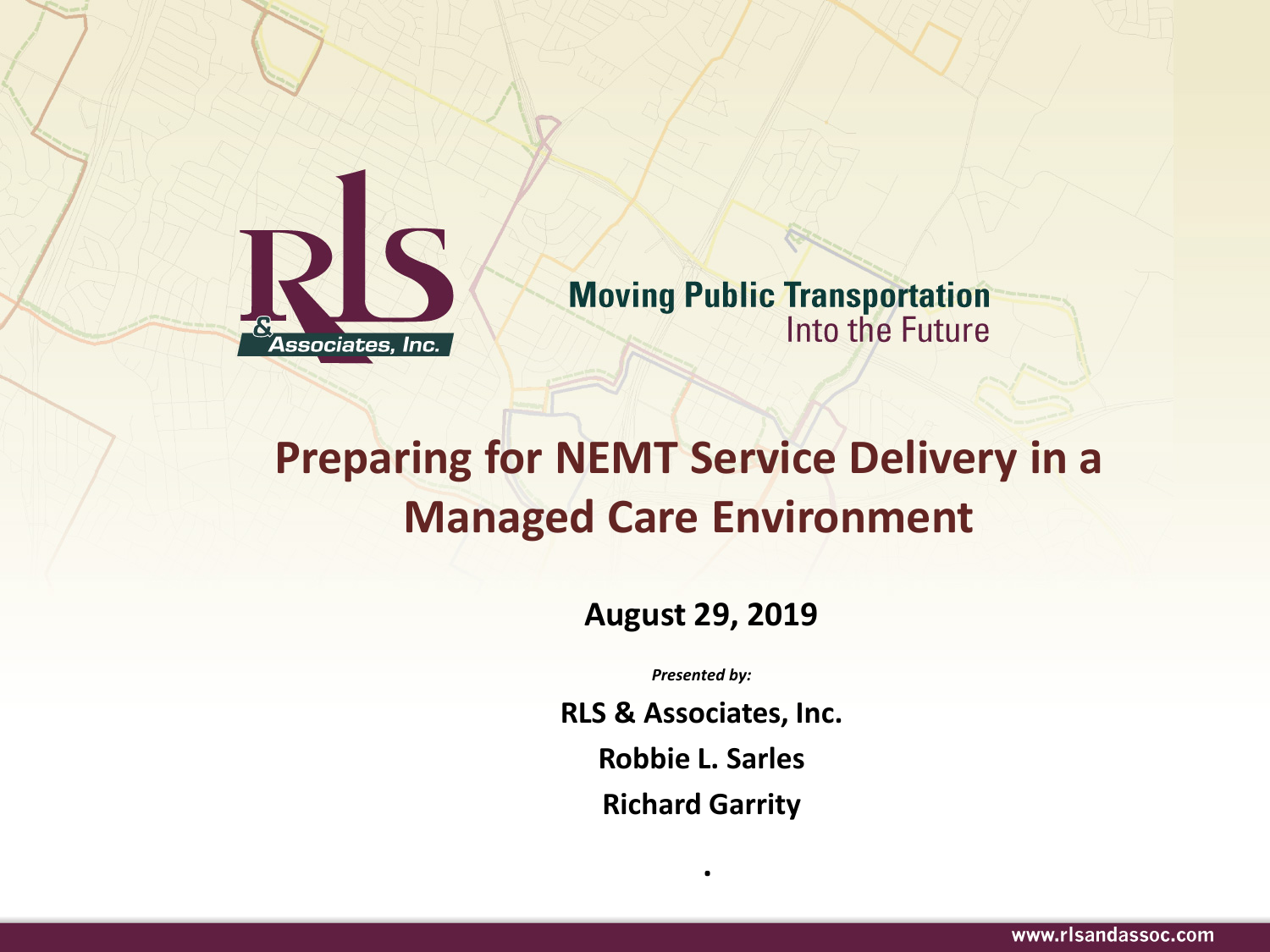### **Instructors**

- ♦ **Robbie L. Sarles**
	- **President, RLS**
	- **37 Years Experience in**
	- **Transportation Planning**



- **Leads RLS Role as Primary Consultant to Ohio Department of Transportation's "Mobility Transformation" Initiative**
	- **Working to Coordinate Reform All State Agency Regulations Impacting Human Services and Public Transportation**
	- **Extensive Work and Consultation with Ohio Department of Medicaid**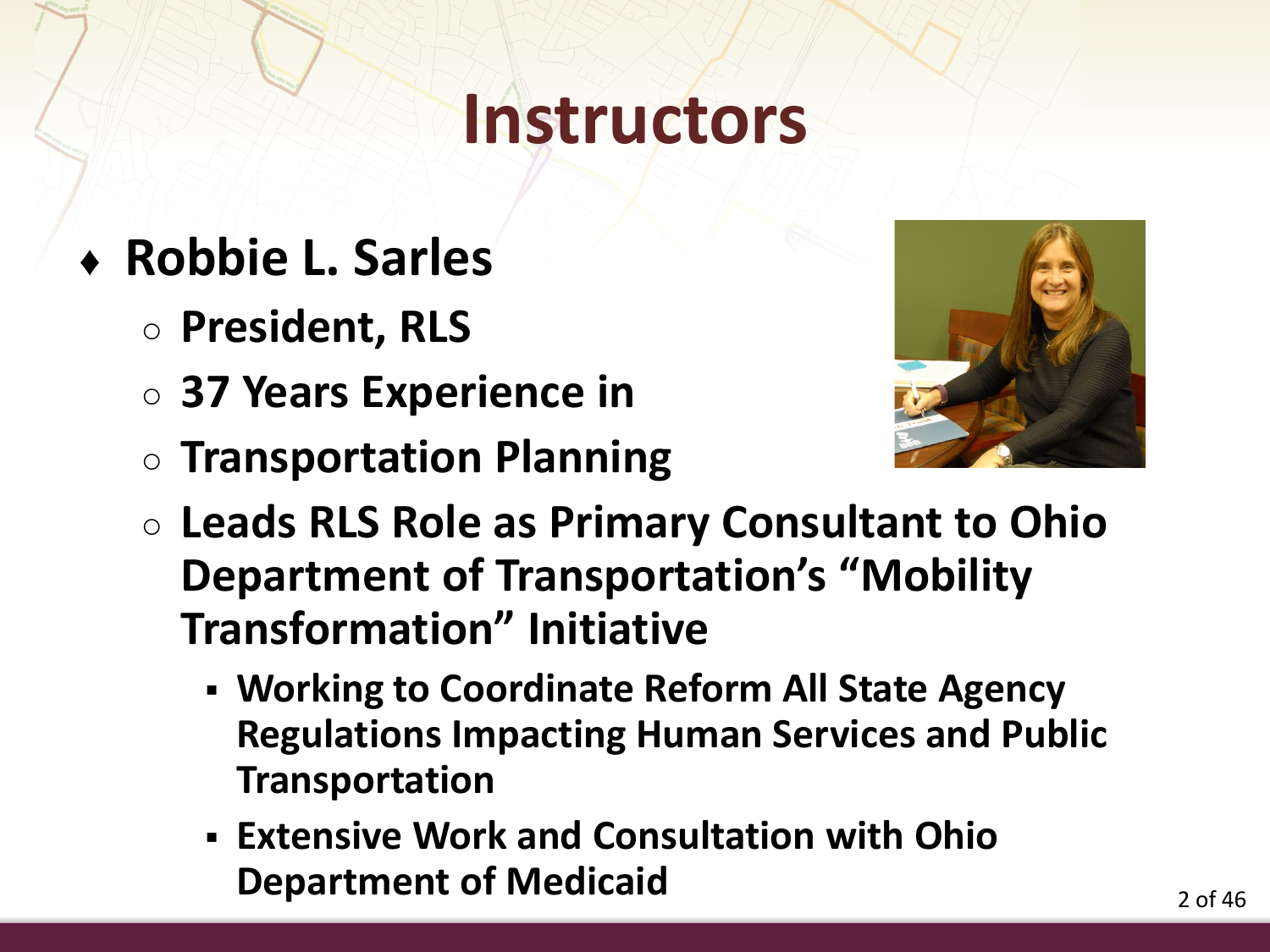### **Instructors**

#### ♦ **Rich Garrity**

- **46 Years Experience in Transportation**
- **Planning**
- **Author/Co-Author**
	- *Impact of the Affordable Care Act on*



- *Non-Emergency Medical Transportation (NEMT): Assessment for Transit Agencies***, Transportation Research Digest 109**
- *Handbook for Examining the Effects of Separate NEMT Brokerages on Transportation Coordination, TCRP B-44*
- *An Overview of North Carolina's Community Transportation System: An Examination of the Effectiveness of the Organizational Model in Today's NEMT Brokerage Environment, NCPTA*
- *Community Transportation Programs: A Proven Model of Efficient Human Service Agency Transportation, NCPTA*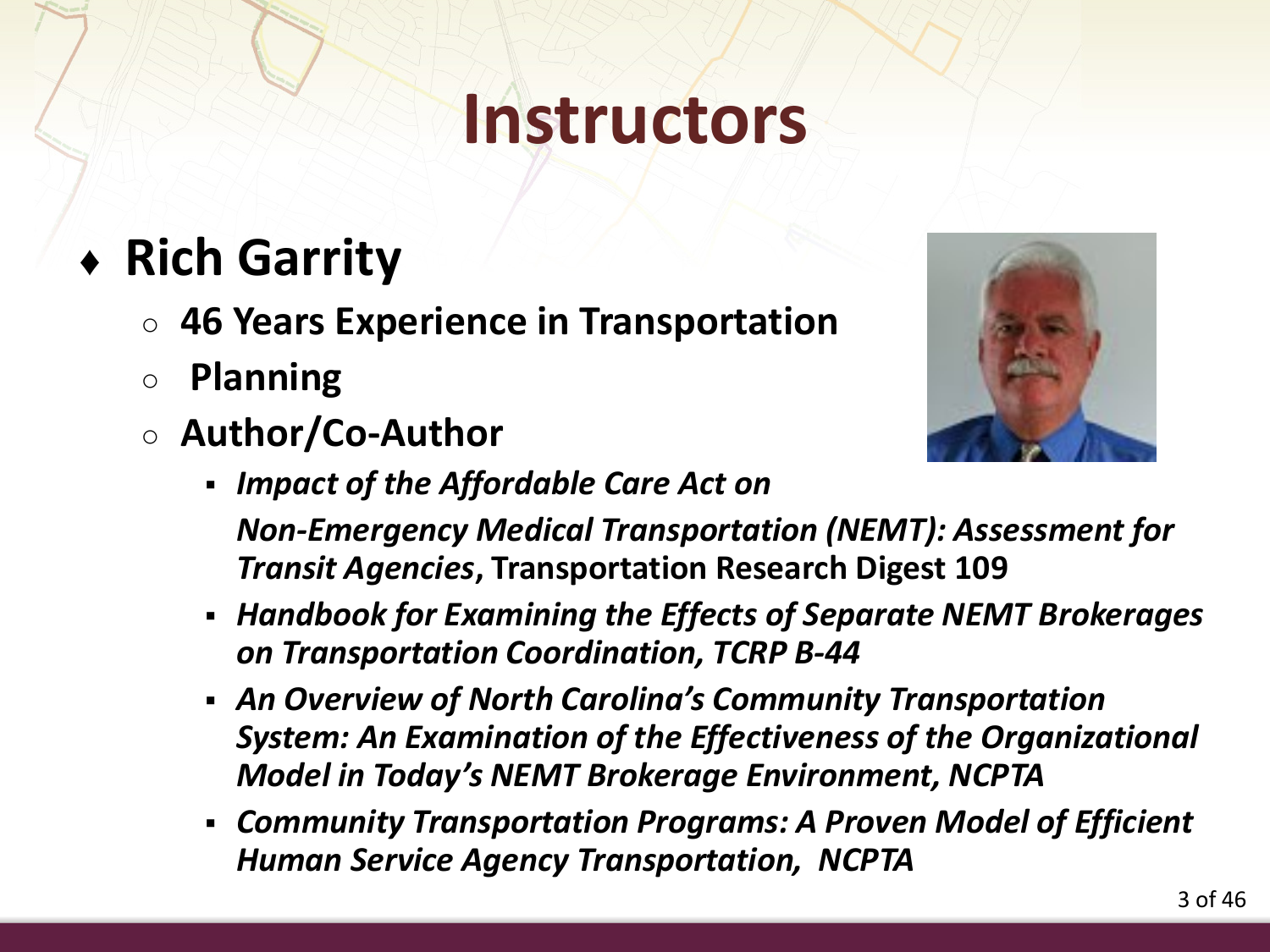# **Webinar Content**



**1 RFP Requirements on NEMT**



**2 Managed Care in Other States**



**3 Community Transportation Prerequisites**

**4 Contract Negotiation with CPs and PLEs**



**5 Questions & Answers**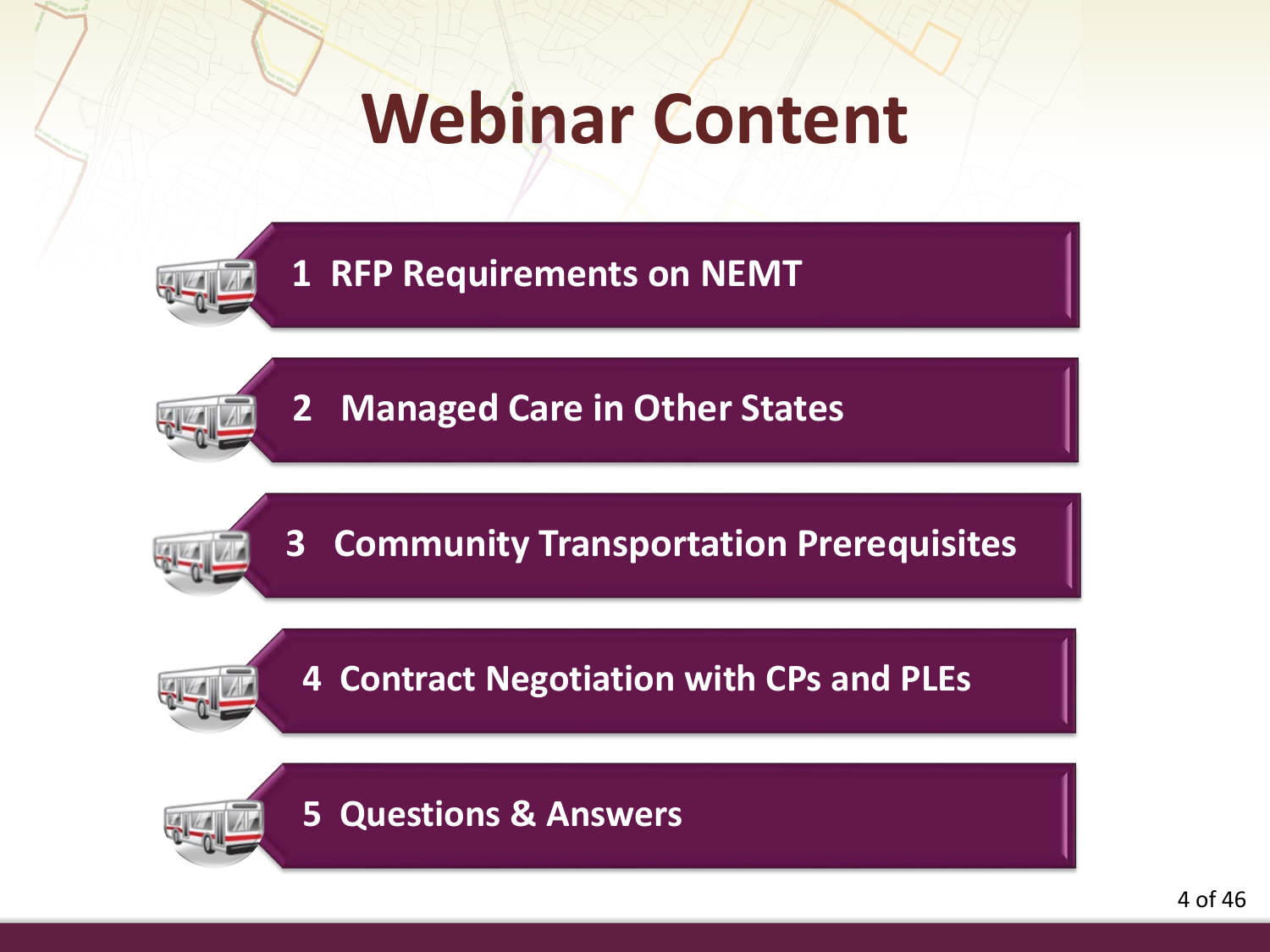

**Section 1**

# **RFP REQUIREMENTS WITH RESPECT TO NEMT**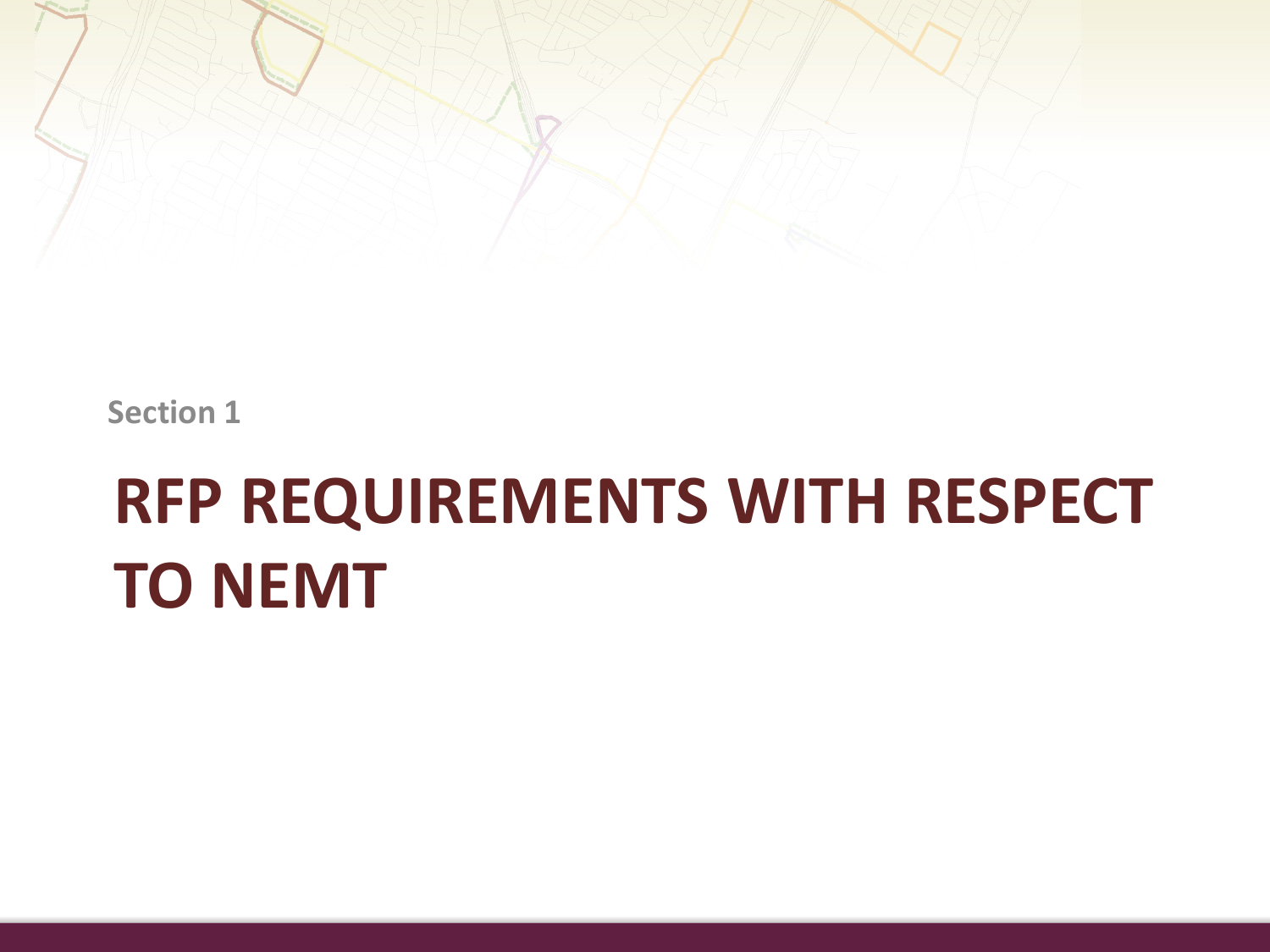#### ♦ **RFP**

- **Procurement Information**
- **Definitions**
- **Minimum Qualifications**
- **Scope of Services**
- **Contract Performance**
- **Draft Rate Book**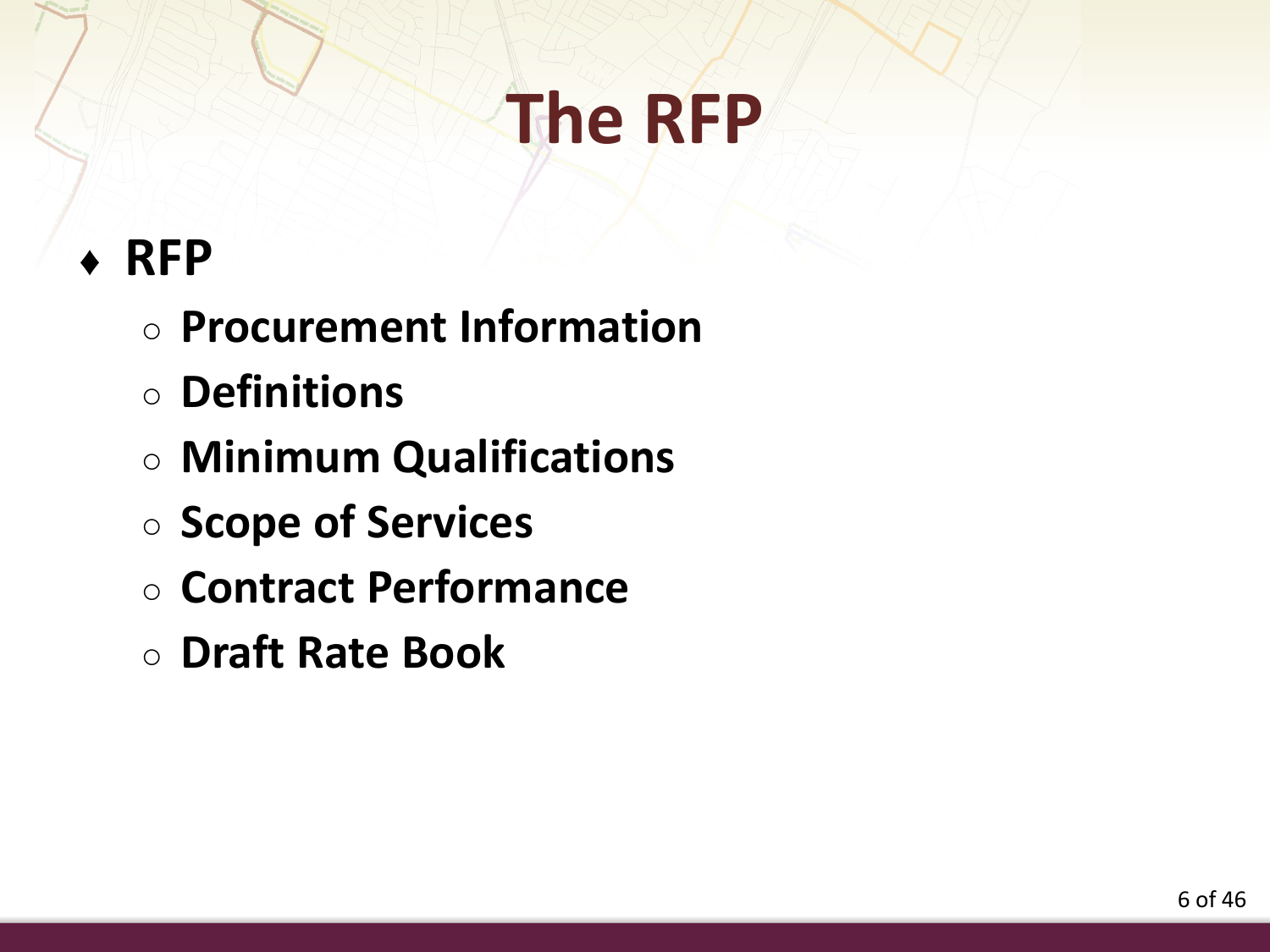- ♦ **Two Types of Entities**
	- **Commercial Plans (CPs)**
	- **Provider-Led Entities (PLEs)**
- ♦ **Capitated Payment Structure**
	- **Sets Maximum Level of Payment Per Member Per Period**
- ♦ **Four (4) Statewide Contracts**
- ♦ **Up to Twelve (12) Regional Contracts**
	- **Only PLEs Can Receive Regional Contracts**
	- **There are Caps**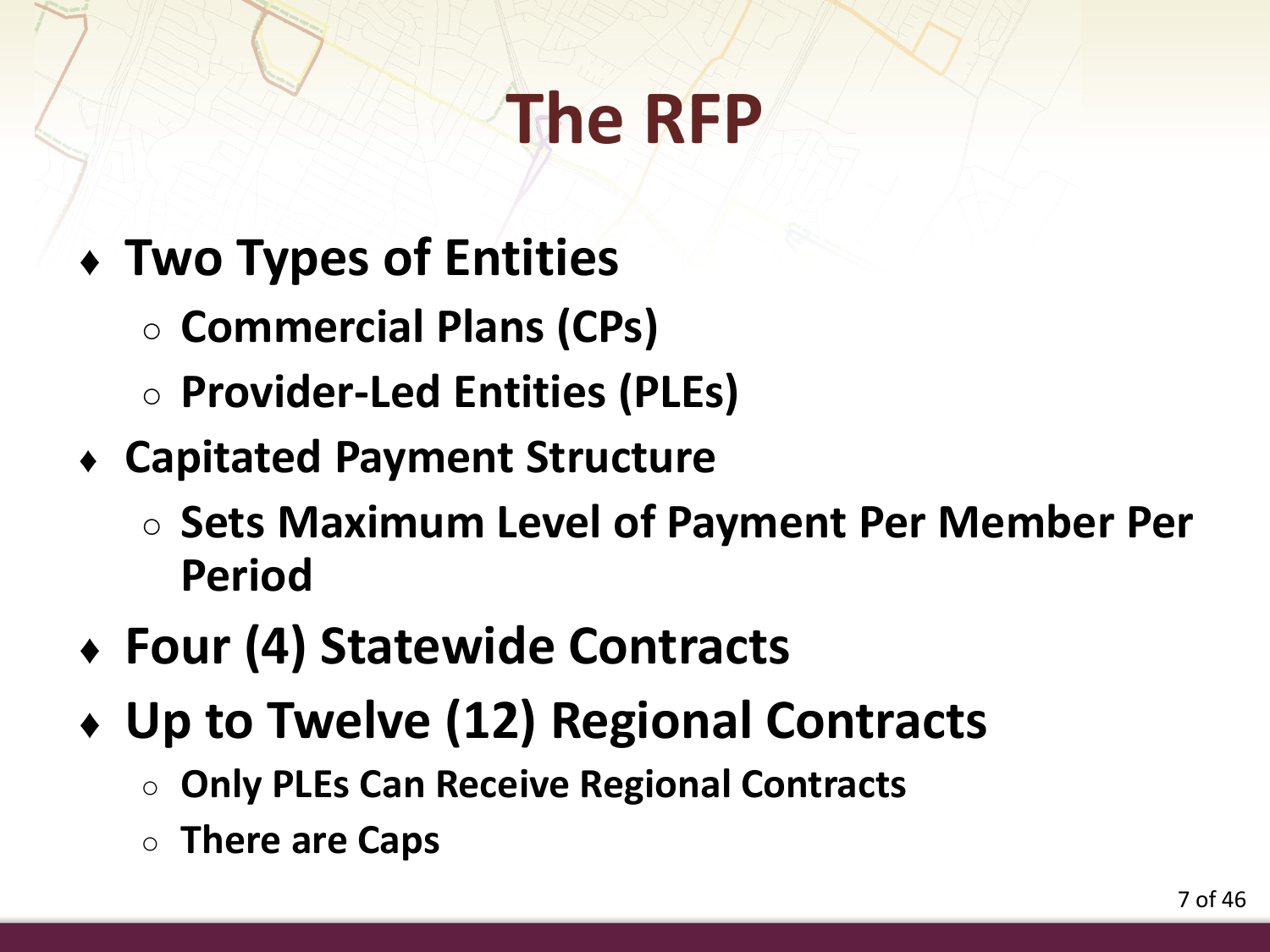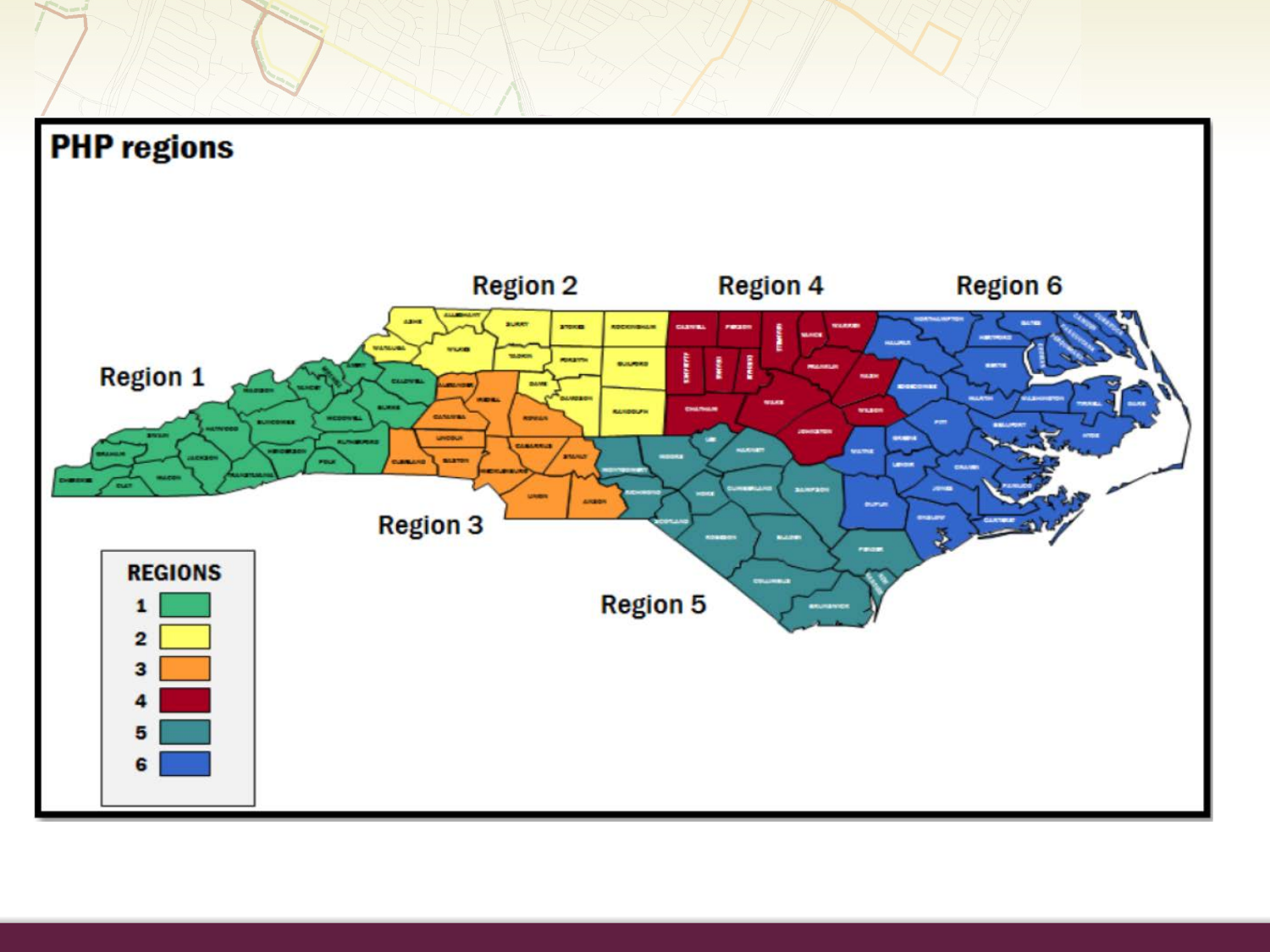- ♦ **Incremental Roll-Out of Managed Care**
	- **Phase 1**
		- **Beginning November 1, 2019**
	- **Phase 2**
		- **February 1, 2020**
	- **Some Indication that These Contracts Will be In Phase 1\***
		- **Statewide CPs**
		- **Single PLE Regions (1 and 6)**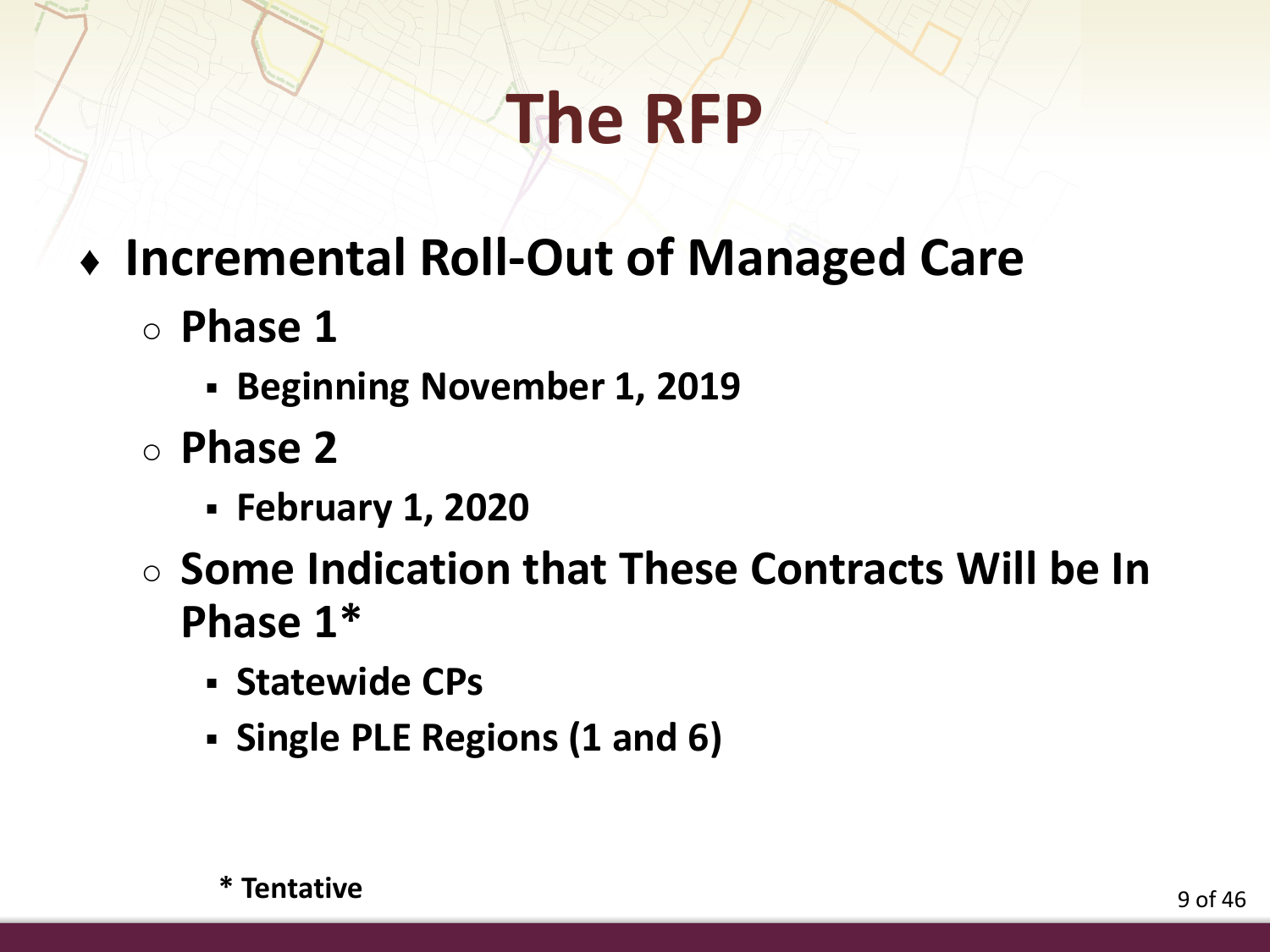#### ♦ **Enrollment**

○ **Will Begin 105 Days Before These Milestone Dates**

#### ♦ **Eligible Members Choice Provider**

○ **No Choice? – Auto-Enrolled**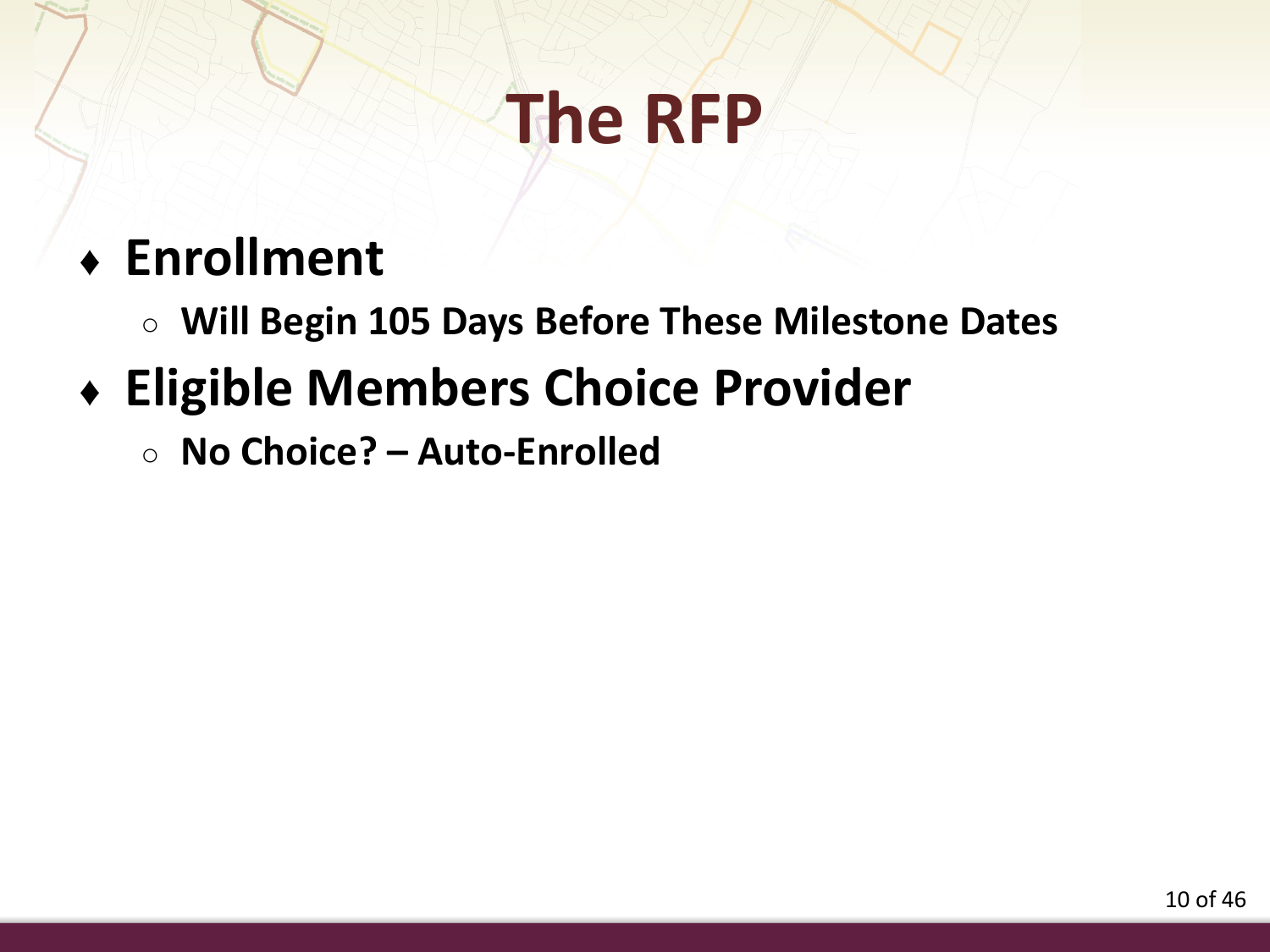# **The RFP Schedule**

| <b>Activity</b>                    | <b>Milestone</b>                    |
|------------------------------------|-------------------------------------|
| <b>Issue RFP</b>                   | August 9, 2018                      |
| <b>Pre-Proposal Conference</b>     | August 21, 2018                     |
| Deadline for Questions             | August 24, 2018                     |
| Deadlines for Issuance of Addenda  | September 10, 2018                  |
| Proposals Due                      | October 12, 2018                    |
| Evaluation                         | October 12, 2018 - February 1, 2019 |
| <b>Anticipated Contract Awards</b> | <b>February 4, 2019</b>             |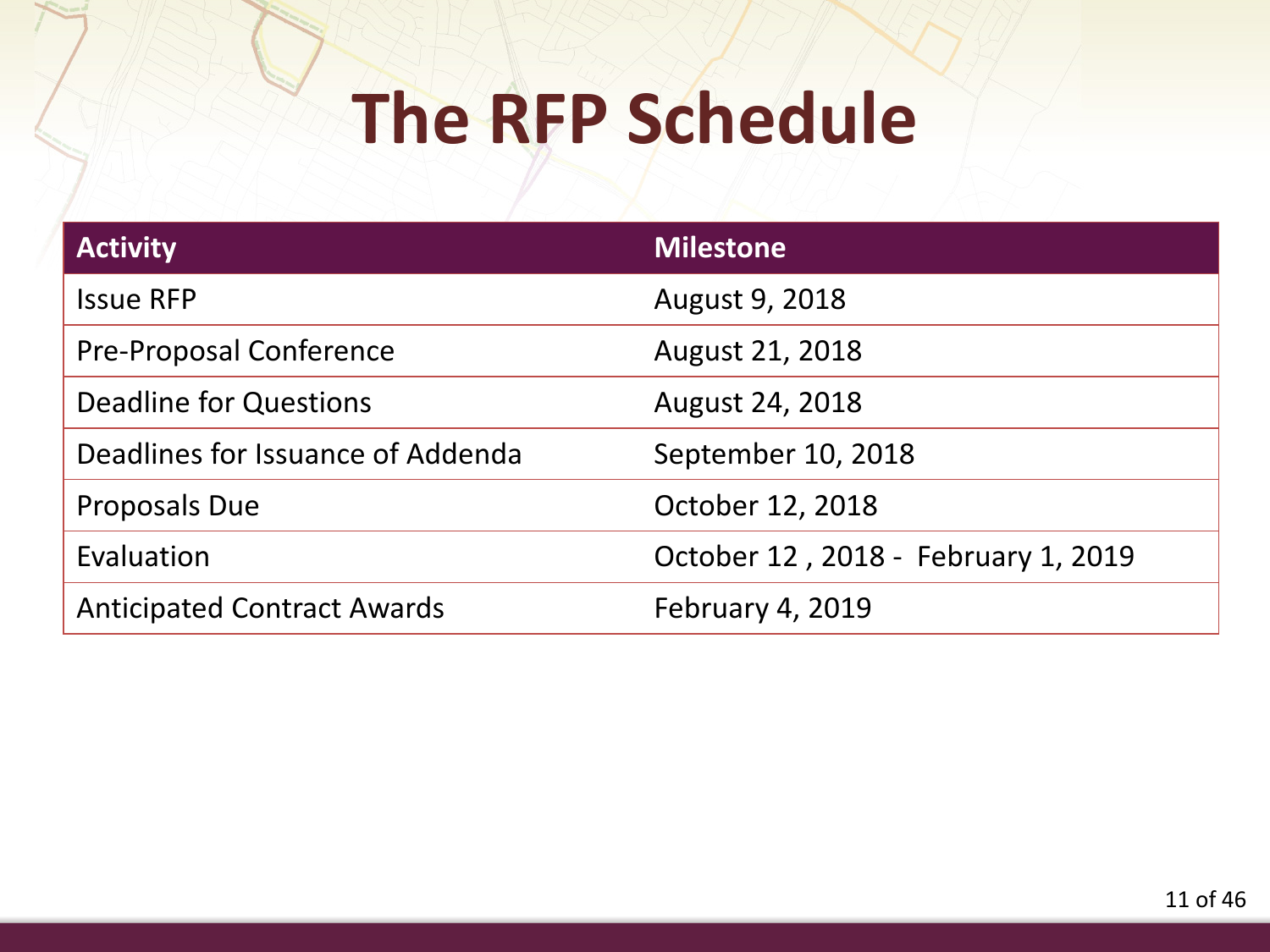- ♦ **Capitation Payments** 
	- **This Means the State Sets Rates**
		- **Risk-Adjusted Monthly Per Member Per Month Payments**
	- **DRAFT Rate Book (\$1.55 PMPM)**
- ♦ **Learning the Language**
	- **"Per Member/Per Month" Payments**
		- **How Do Such Rates Relate to "Cost Per Mile," etc.?**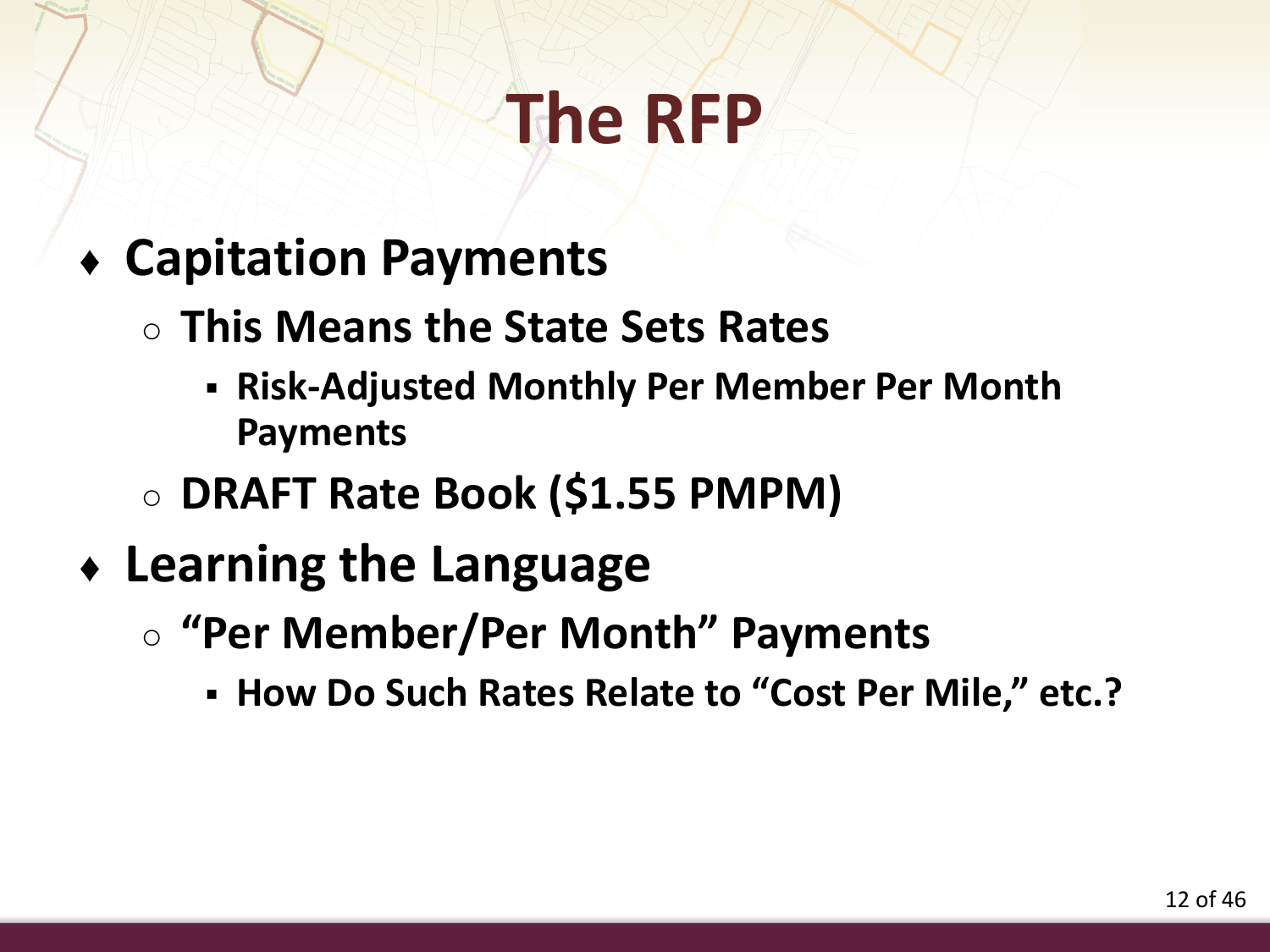- ♦ **Main Document: None**
- ♦ **Scope of Services**
	- **"Non-Emergent" Transportation to Medical Care a Mandatory Covered Service in Medicaid**
		- **To Medical Appointments for All Eligible Individuals Who Need and Request Assistance**
			- **Transportation Will Be Available If the Recipient Receives A Medicaid Covered Service Provided By a Qualified Medicaid Provider (Enrolled As A North Carolina Medicaid And NC Health Choice Provider)**
		- **Medicaid Only Pays for the Least Expensive Means Suitable to the Recipient's Needs**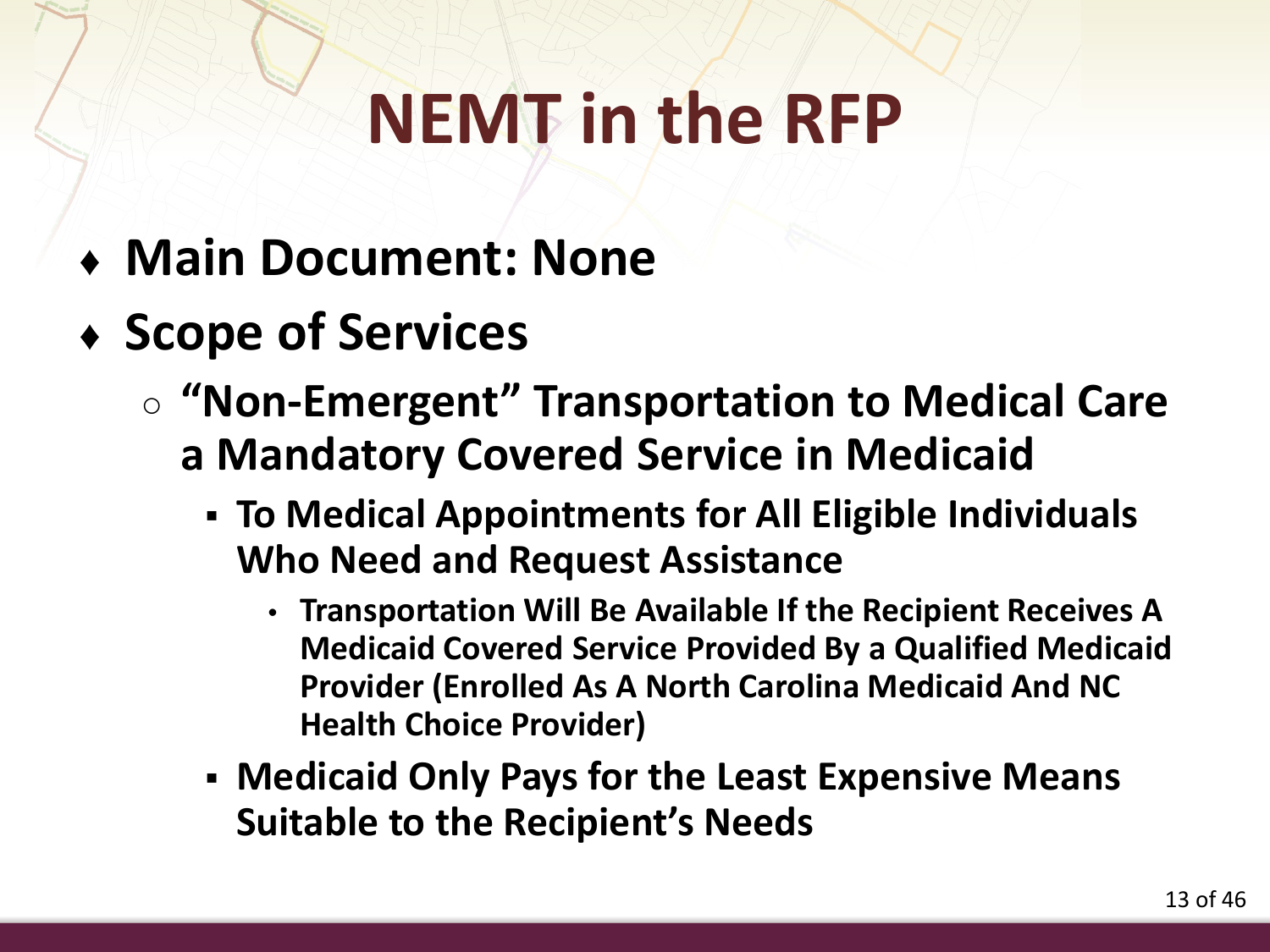- ♦ **"Amount, Duration, and Scope"**
	- **No Less than Current Fee for Service Model**
	- **Least Expensive Mode Available Appropriate for the Member**
	- **To Nearest Appropriate Enrolled Medical Provider**
	- **No Cost Sharing**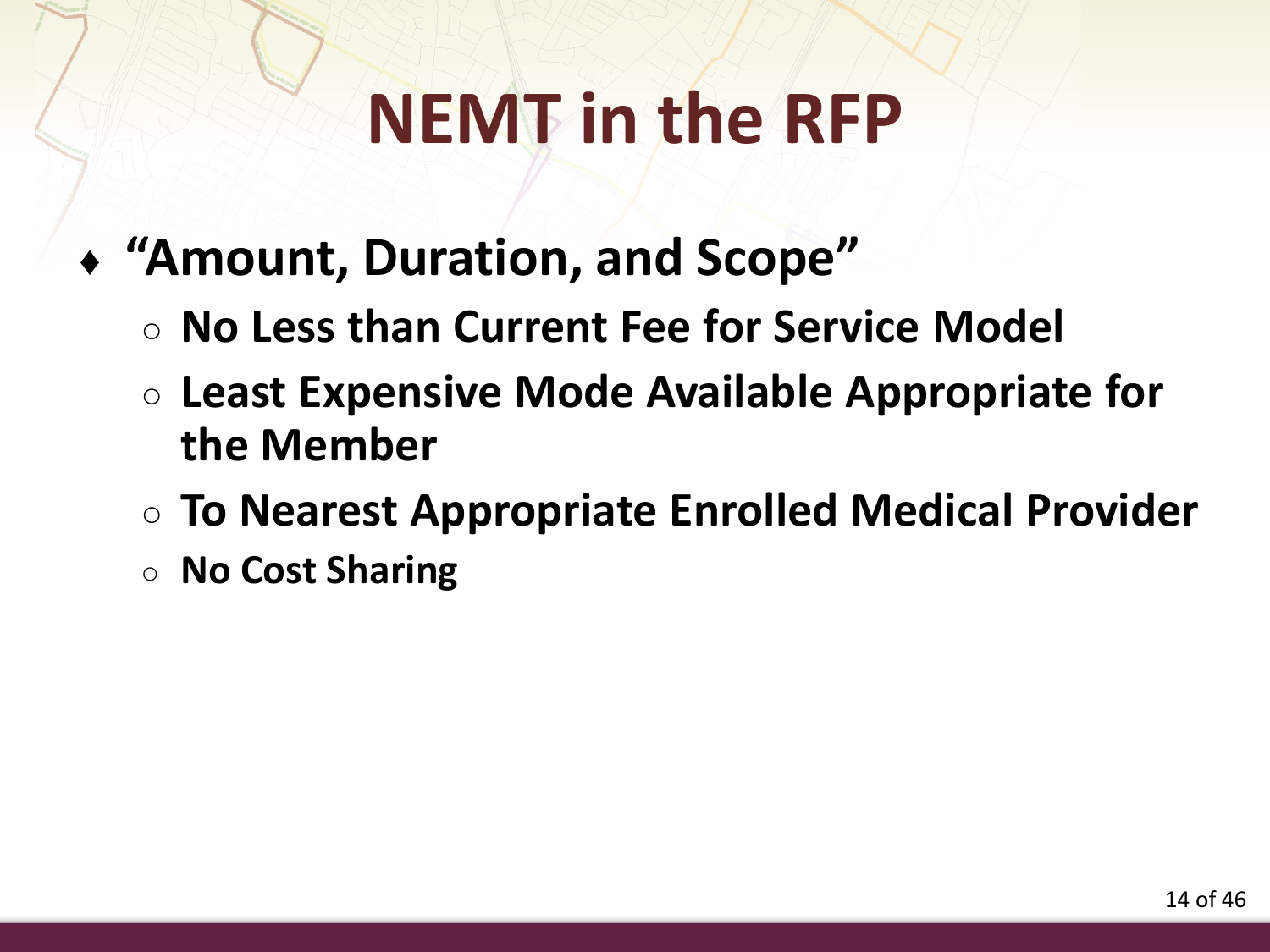- ♦ **PHP Must Have an NEMT Policy**
	- **Procedures for Booking Trips**
	- **Any Limitations**
	- **Advance Notice Requirements**
	- **Passenger Conduct Policies**
	- **No-Show Policies**
	- **NEMT as Last Resort**
		- **Unable to Arrange or Pay for Transport by Appropriate Means**
	- **Two-Day Advance Reservation Window (Max)**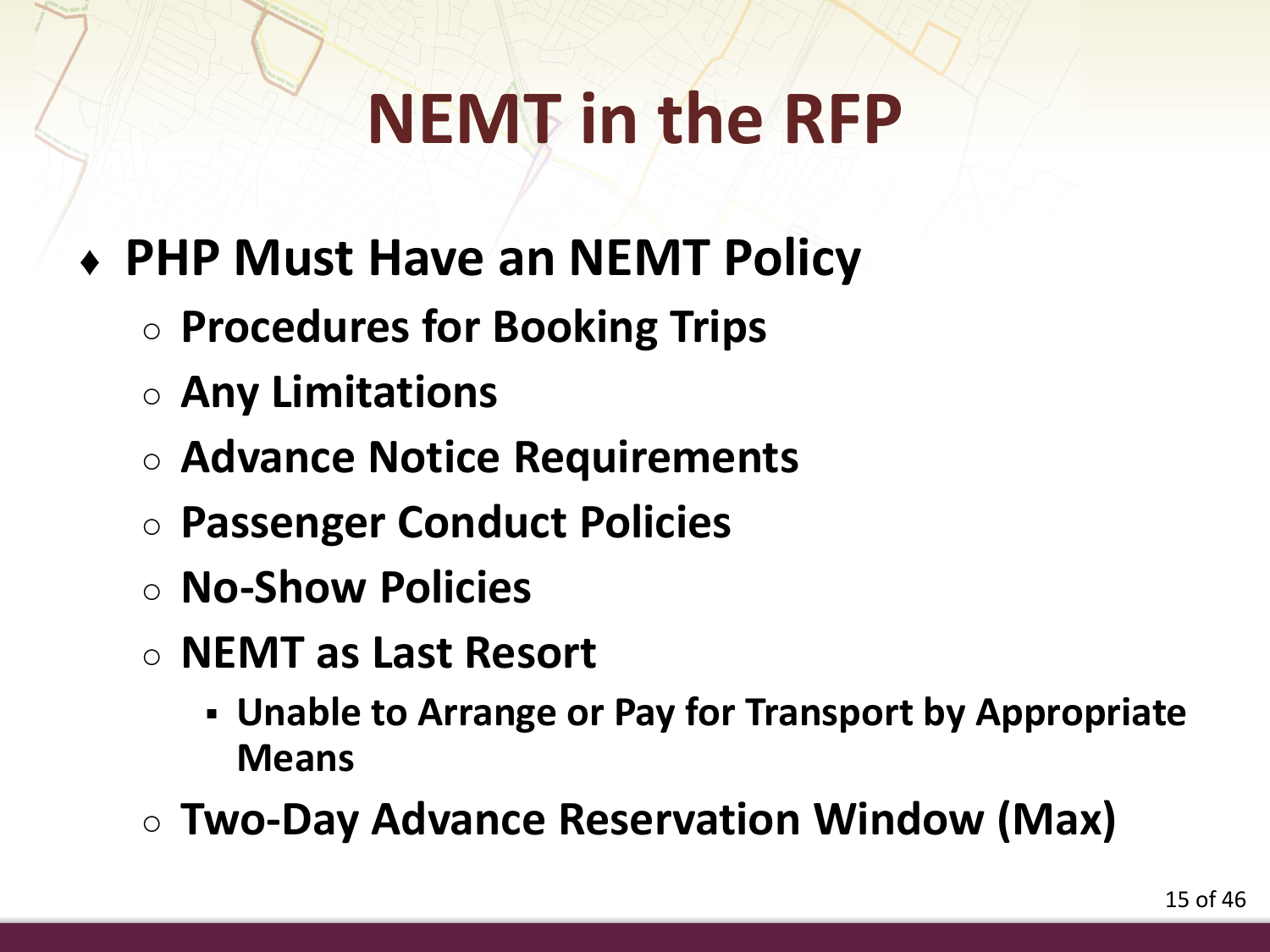- ♦ **PHP Must Have an NEMT Policy**
	- **Appeals Procedures for Denied Service**
	- **Attendant Requirements**
- ♦ **On-Time Parameters**
	- **Medical Appointments**
		- **Drop-Off at Destination**
			- **Member Must Arrive On-Time**
			- **No Sooner Than One (1) Hour Prior to Appointment**
		- **Pick-Up at Destination**
			- **Within One Hour Upon Completion of Treatment**
- ♦ **Undefined "Urgent" NEMT Exempt from Advance Notice Requirements**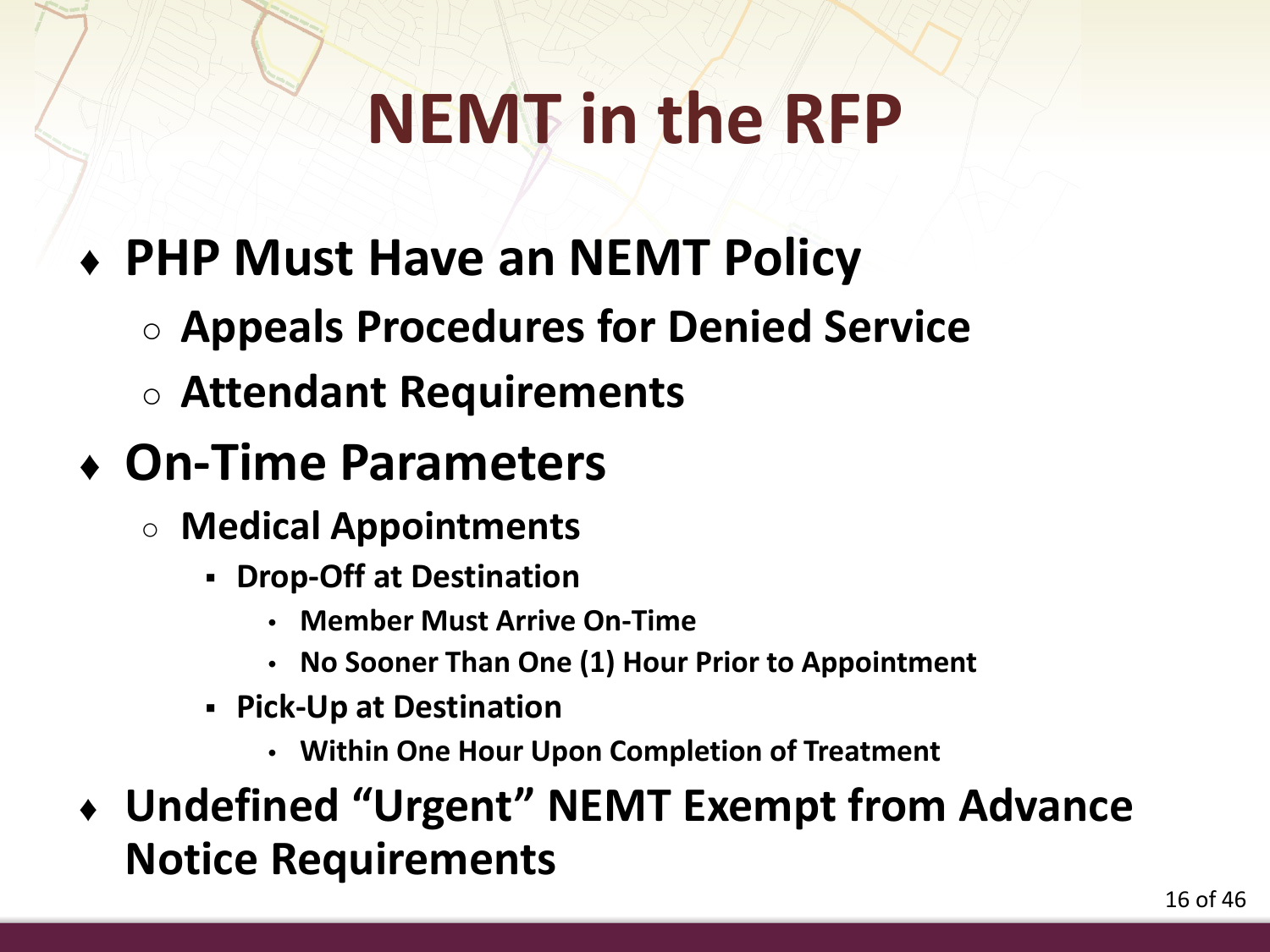| <b>RFP Requirement</b>                                                                                                                                                                            | <b>Penalty</b>                       |
|---------------------------------------------------------------------------------------------------------------------------------------------------------------------------------------------------|--------------------------------------|
| Failure to ensure that a Member receives<br>the appropriate means of transportation<br>as specified in 46 C.F.R. $\S$ 440.170 and as<br>specified Section V.C.5. Non-Emergency<br>Transportation. | \$500 per occurrence per Member      |
| Failure to comply with driver<br>requirements as defined in the PHP NEMT<br>Policy.                                                                                                               | \$1,500 per occurrence per driver    |
| Failure to comply with the assessment<br>and scheduling requirements as defined<br>in the PHP NEMT Policy.                                                                                        | \$250 per occurrence per Member      |
| Failure to comply with vehicle<br>requirements as defined in the PHP NEMT<br>Policy.                                                                                                              | \$1,500 per calendar day per vehicle |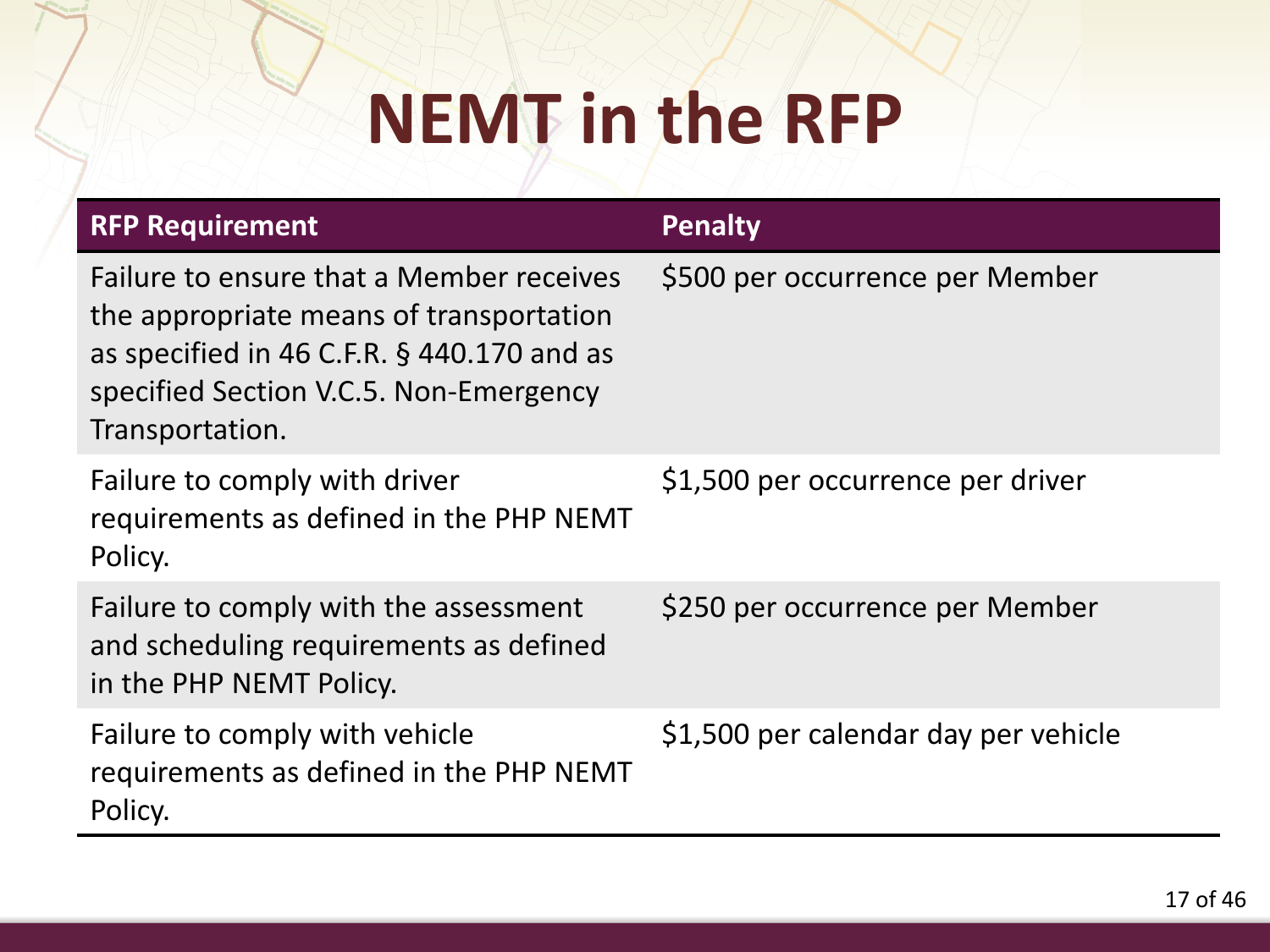

**Section 2**

## **NEMT IN MANAGED CARE – OTHER STATE EXPERIENCE**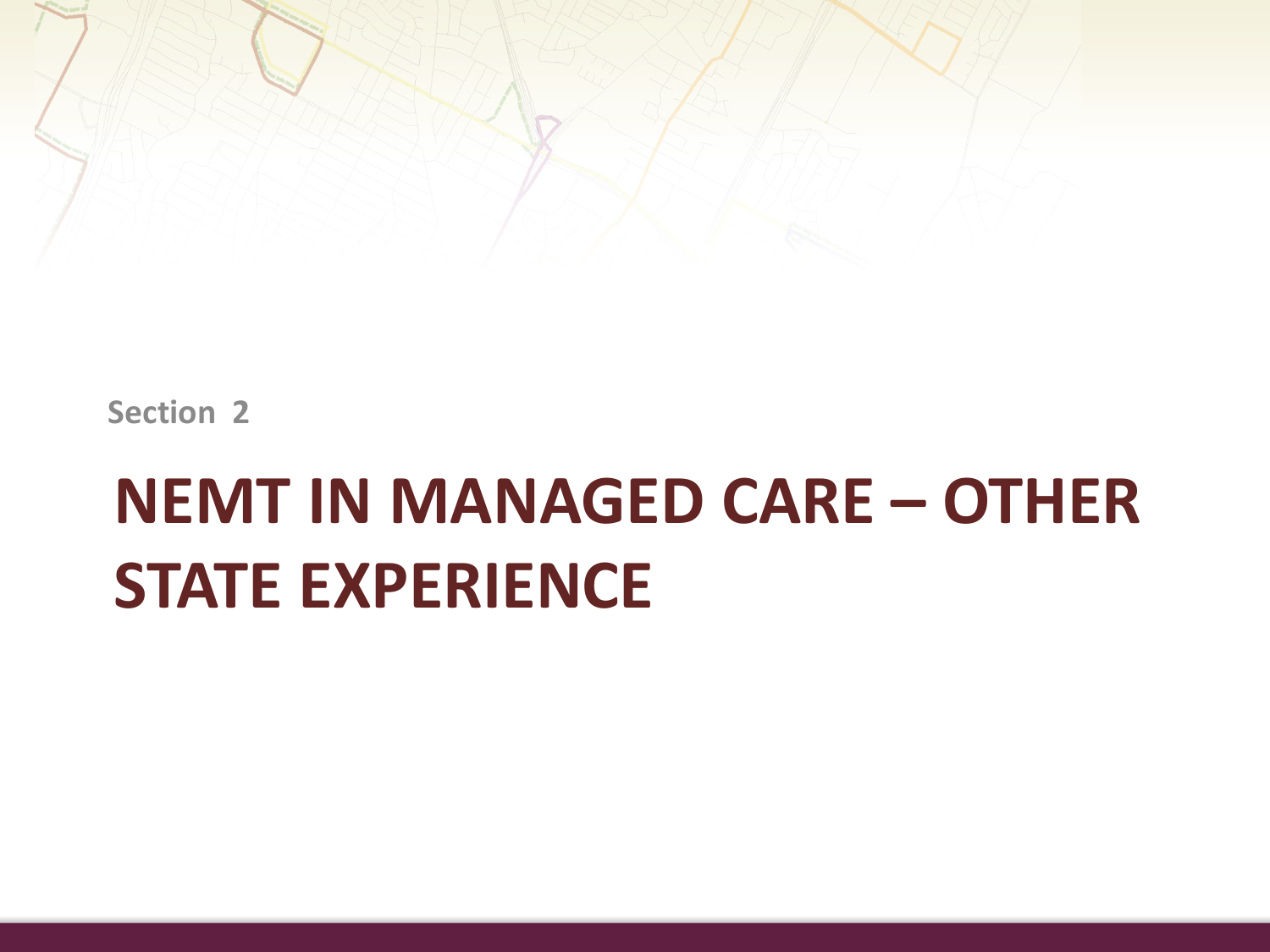# **Changing Times**

- ♦ **Since the 1990s, States Have Been Progressively Moving the Medicaid Program from a Fee-for-Service Model to a Managed Care Model**
- ♦ **Today, 38 States and the District of Columbia Have Executed a Total of 271 MCO Contracts**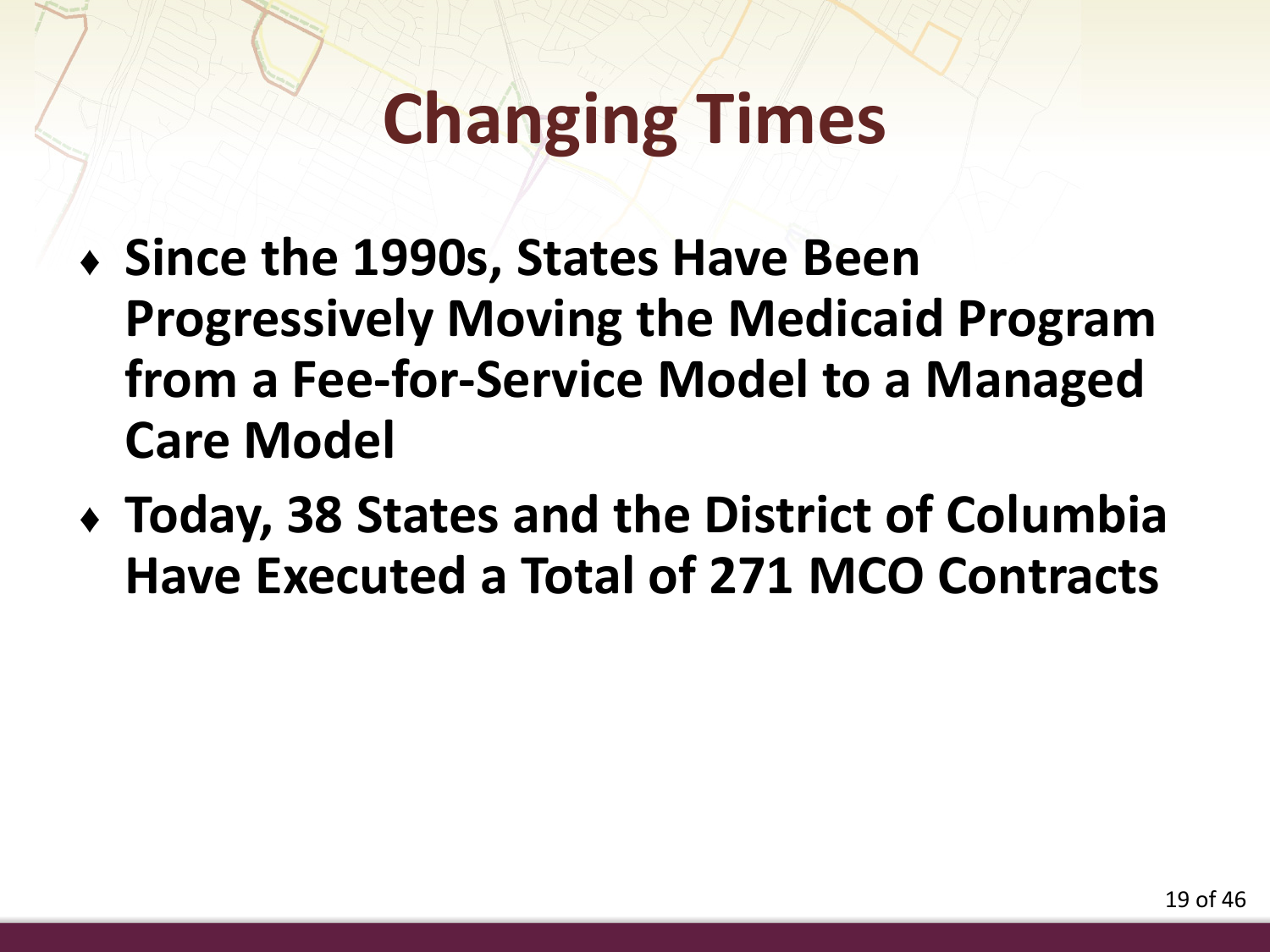### **Most States Use Multiple MCOs**

#### ♦ **Some States**

#### ○ **Small Number of MCOs**

- **North Dakota (1)**
- **New Hampshire (2)**
- **Nevada (2)**
- **Mississippi (2)**

#### ○ **Larger Number of MCOs**

- **California , New York (24)**
- **Florida (17)**
- **Texas (19)**
- **Wisconsin (16)**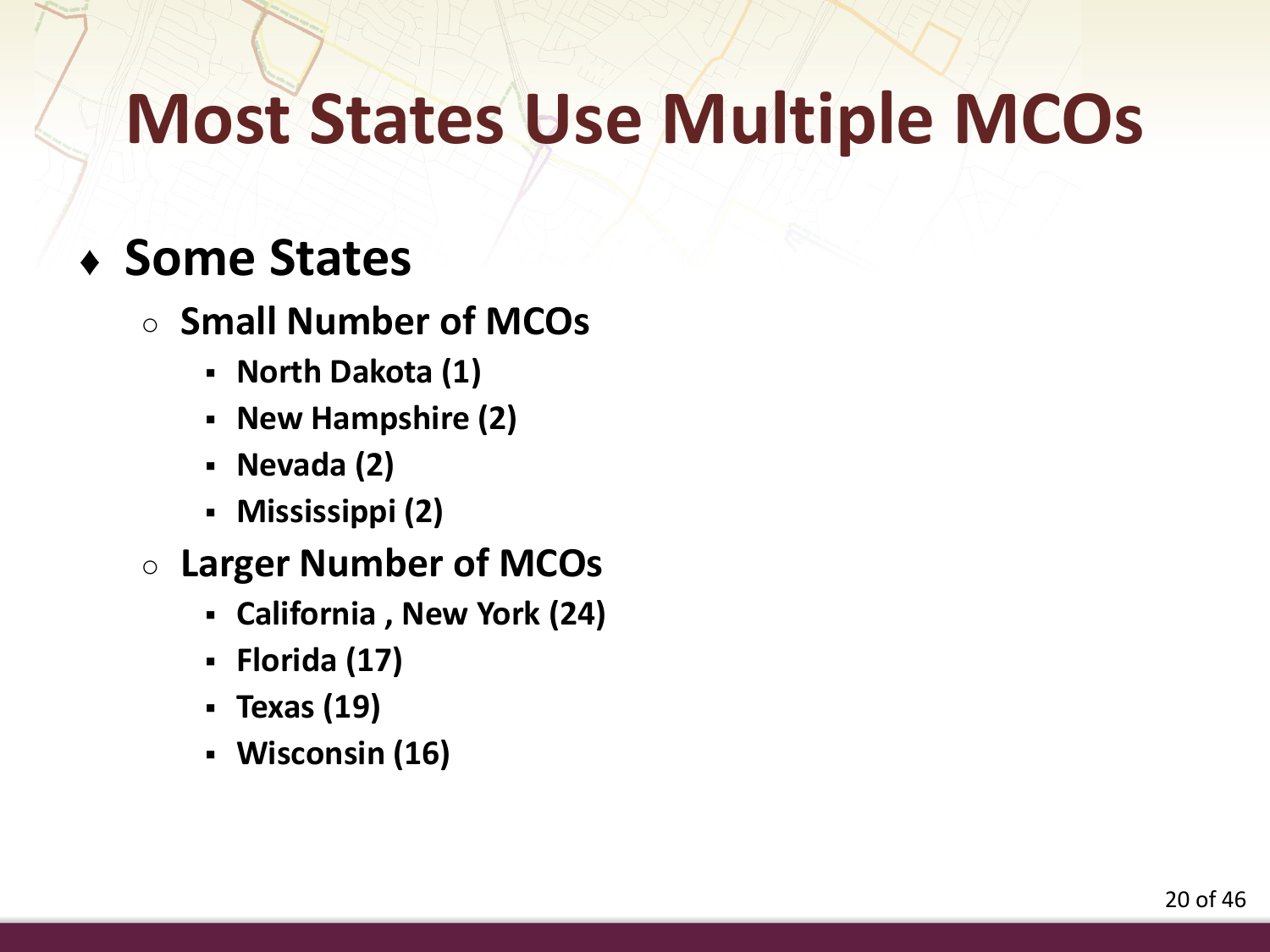

**Source: Kaiser Family Foundation, March 2018.**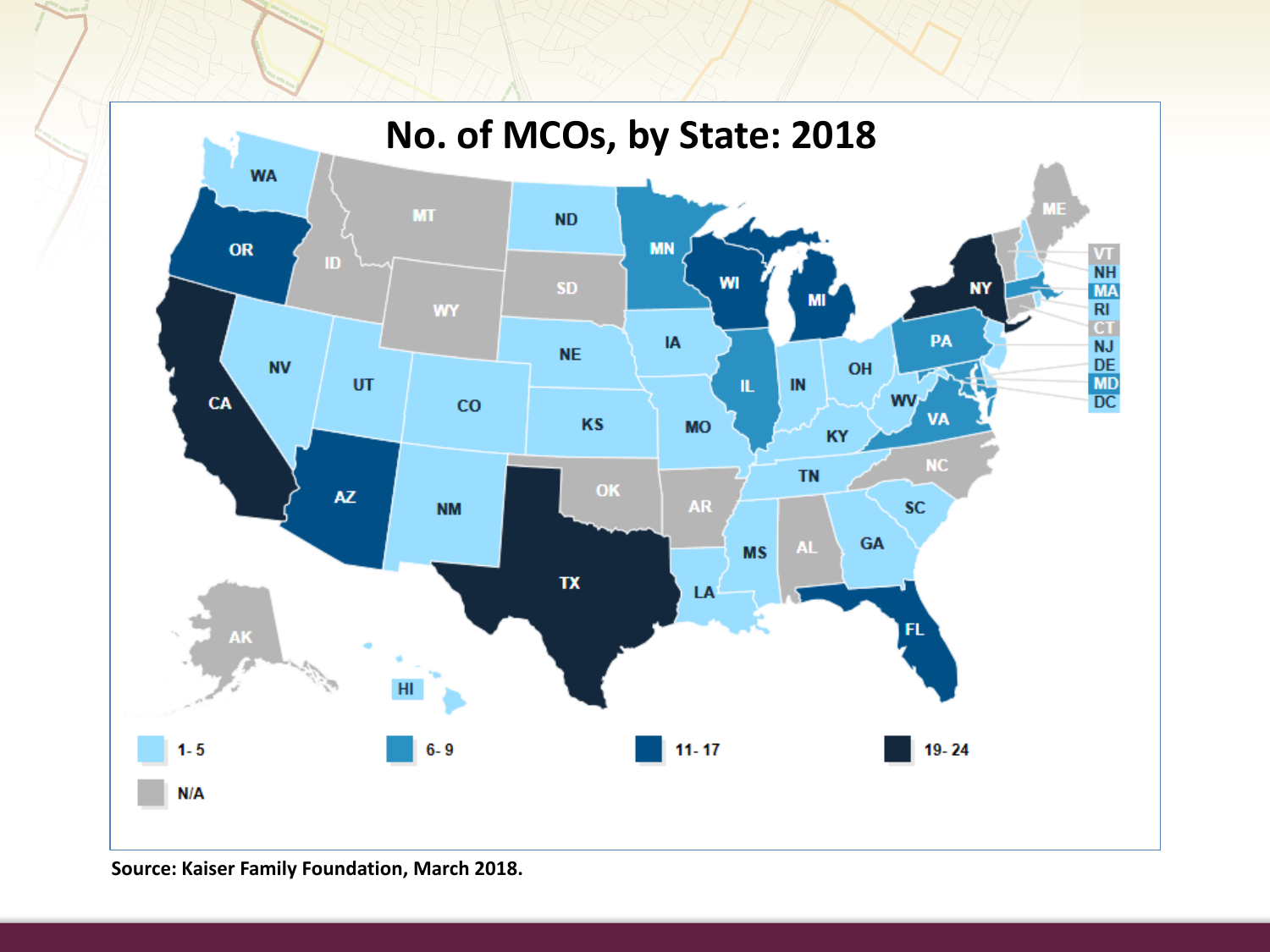# **Who Are the MCOs?**

#### ♦ **Two Types**

- **Private, For-Profit Insurance/Health Care Companies**
	- **The Major Players, Based on Participation in Other State Medicaid Programs**
		- **United Health Care (26)**
		- **Anthem Blue Cross/Blue Shield (22)**
		- **Centene (22)**
		- **Molina (12)**
		- **Well Care (11)**
		- **Aetna (11)**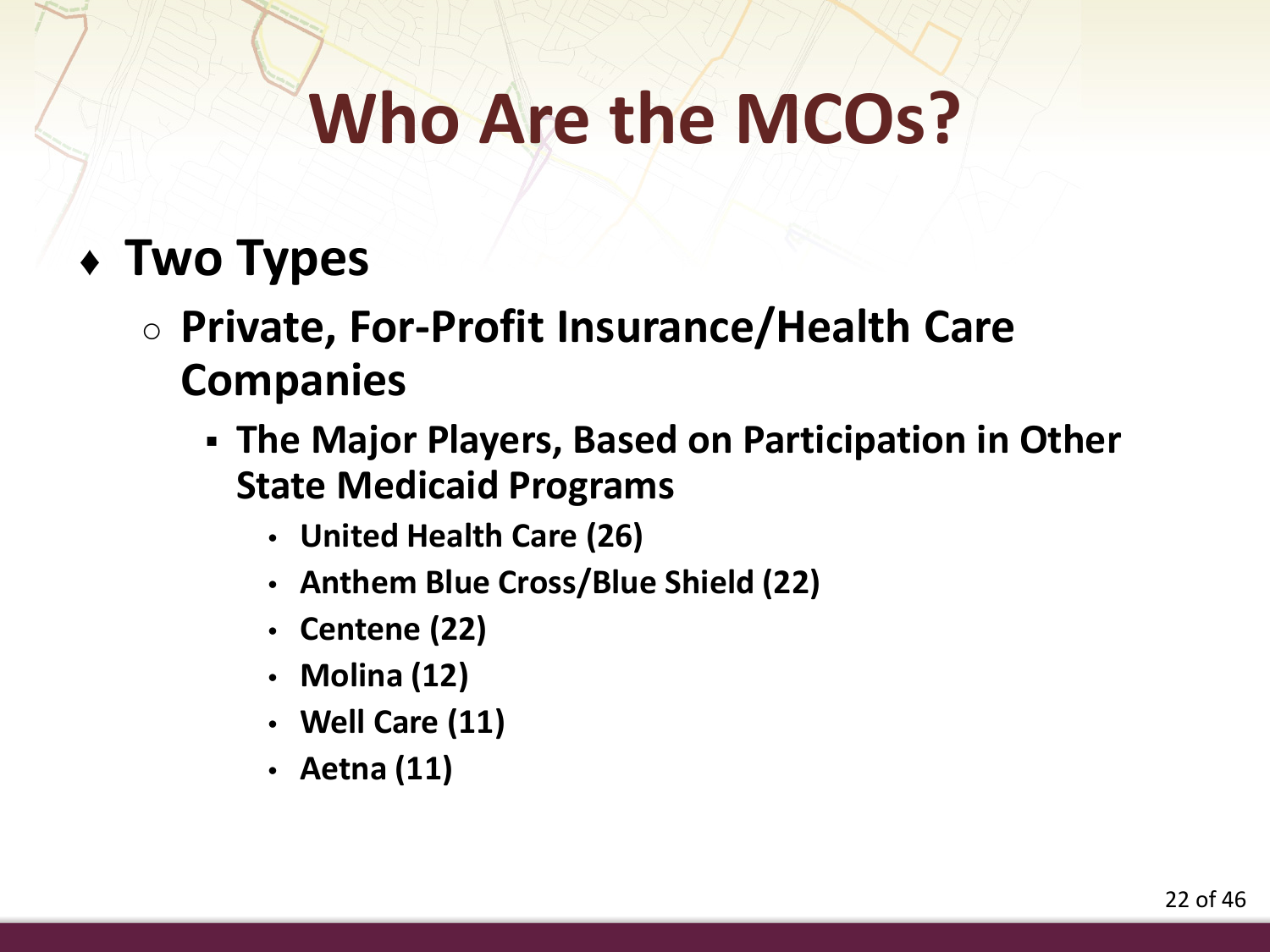# **Who Are the MCOs?**

#### ♦ **Nonprofits**

- **Typically Nonprofits or Local Health Care Collaborative**
	- **University Hospital Affiliation**
	- **Hospital Chain Affiliation**
	- **Physicians Collaborative**

#### ♦ **Almost a 50/50 Split in the Marketplace**

- **131 Corporate**
- **140 Other (Nonprofits or 1-State Corporations)**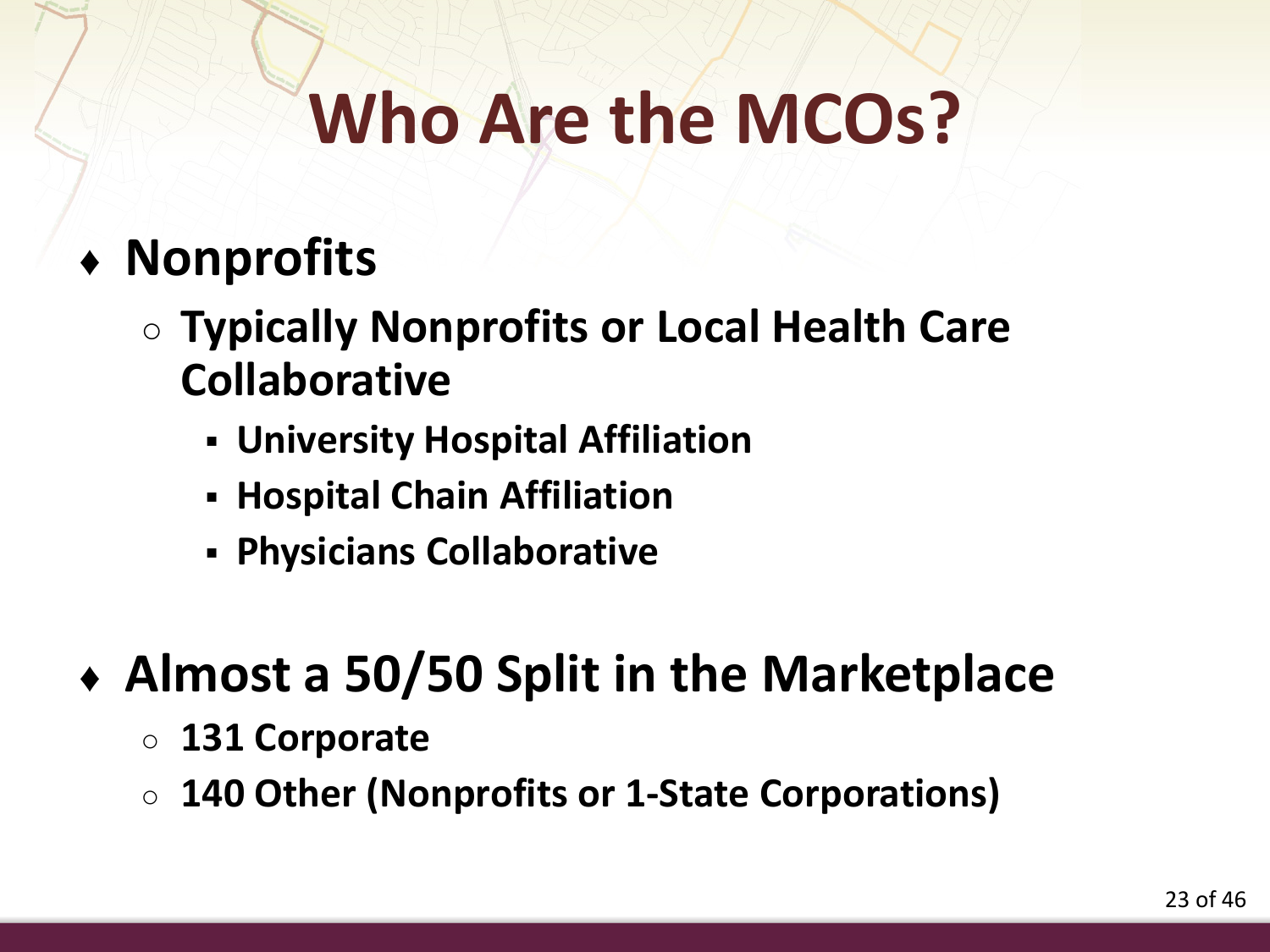# **Who Are the MCOs?**

- ♦ **Statewide Contracts** 
	- **Commercial Plans (CPs)** 
		- **Commercial Plans Will Almost Assuredly Use NEMT Brokers**
- ♦ **Regional Contracts**
	- **Provider-Led Entities (PLEs)**
		- **More Prone to Enter Into Fee-for-Service Contracts**
		- **BUT….Brokers Will Go After this Business**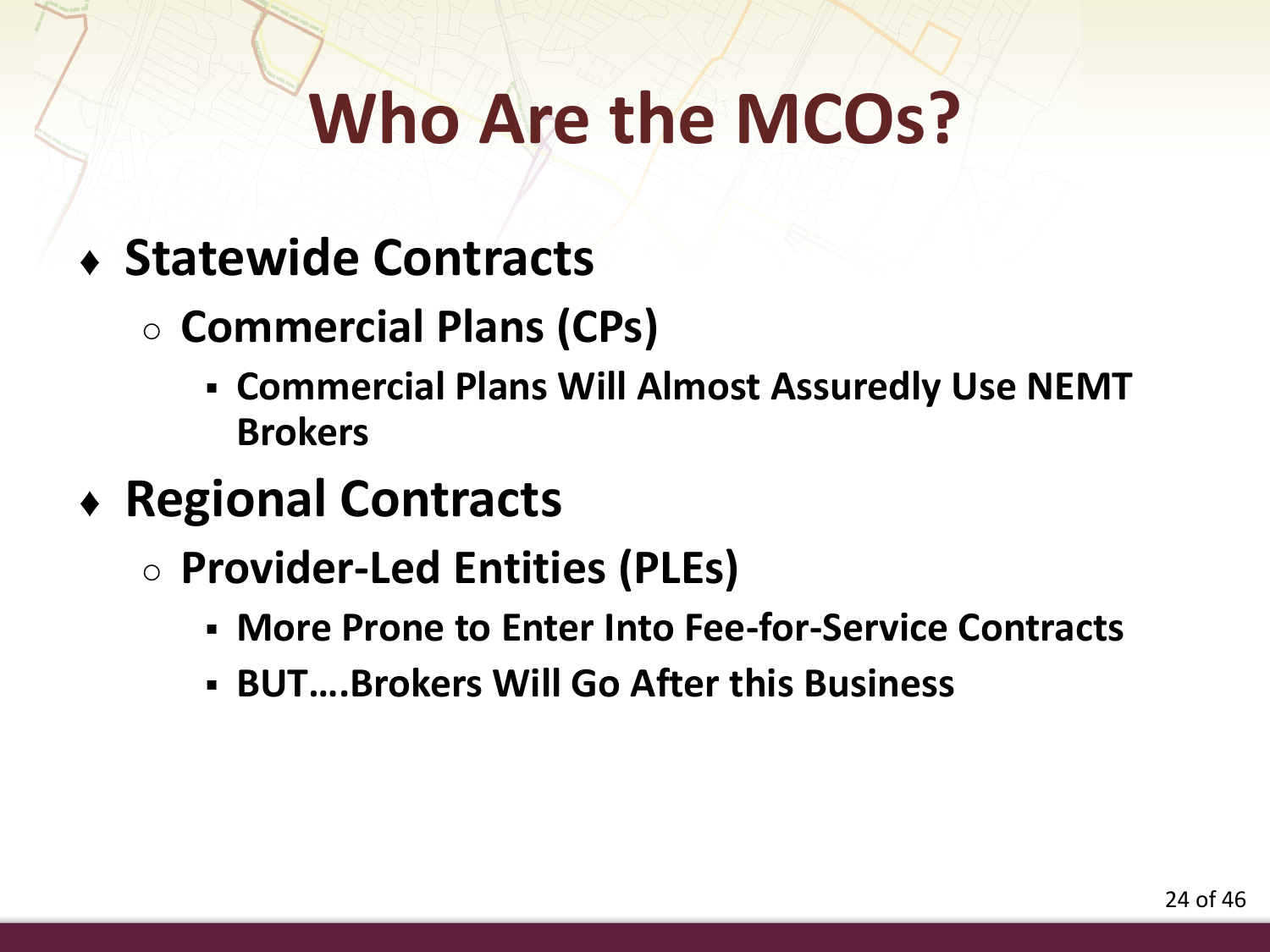

**Section 3**

## **COMMUNITY TRANSPORTATION PREREQUISITES**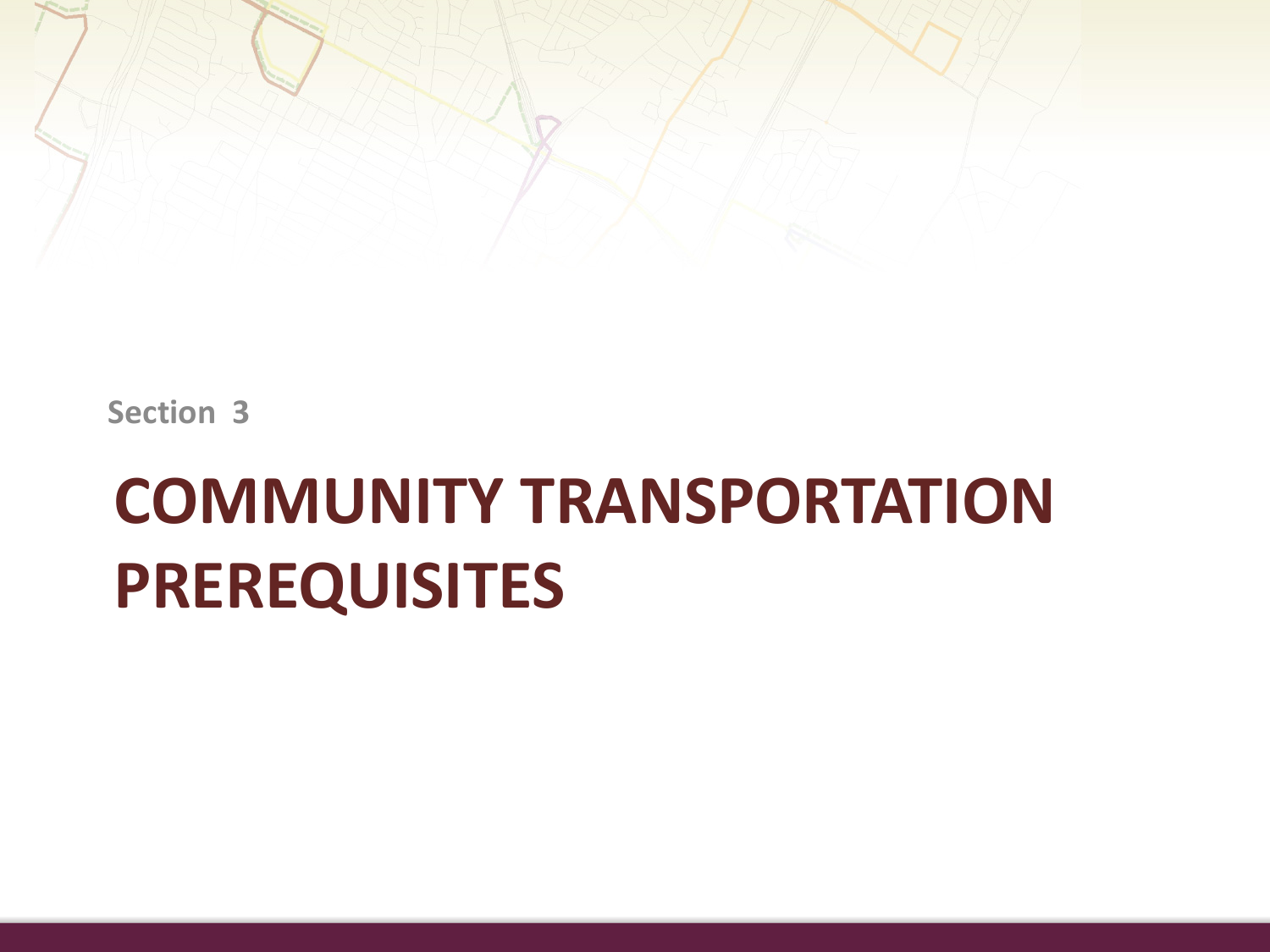- ♦ **Recognize that Fee-for Service Type Contracts May Not be Dead**
- ♦ **Brokers** *May* **Use Rate Setting Models to Dictate Rates to Providers**
	- **LogistiCare Has Developed Such a Rate Model**
- ♦ **Other PLEs May Attempt to Use Capitated Rates as Well**
- ♦ **CRITICAL Factor for Community Transportation Providers**
	- **You MUST Know Your Fully Allocated Cost of Service Delivery**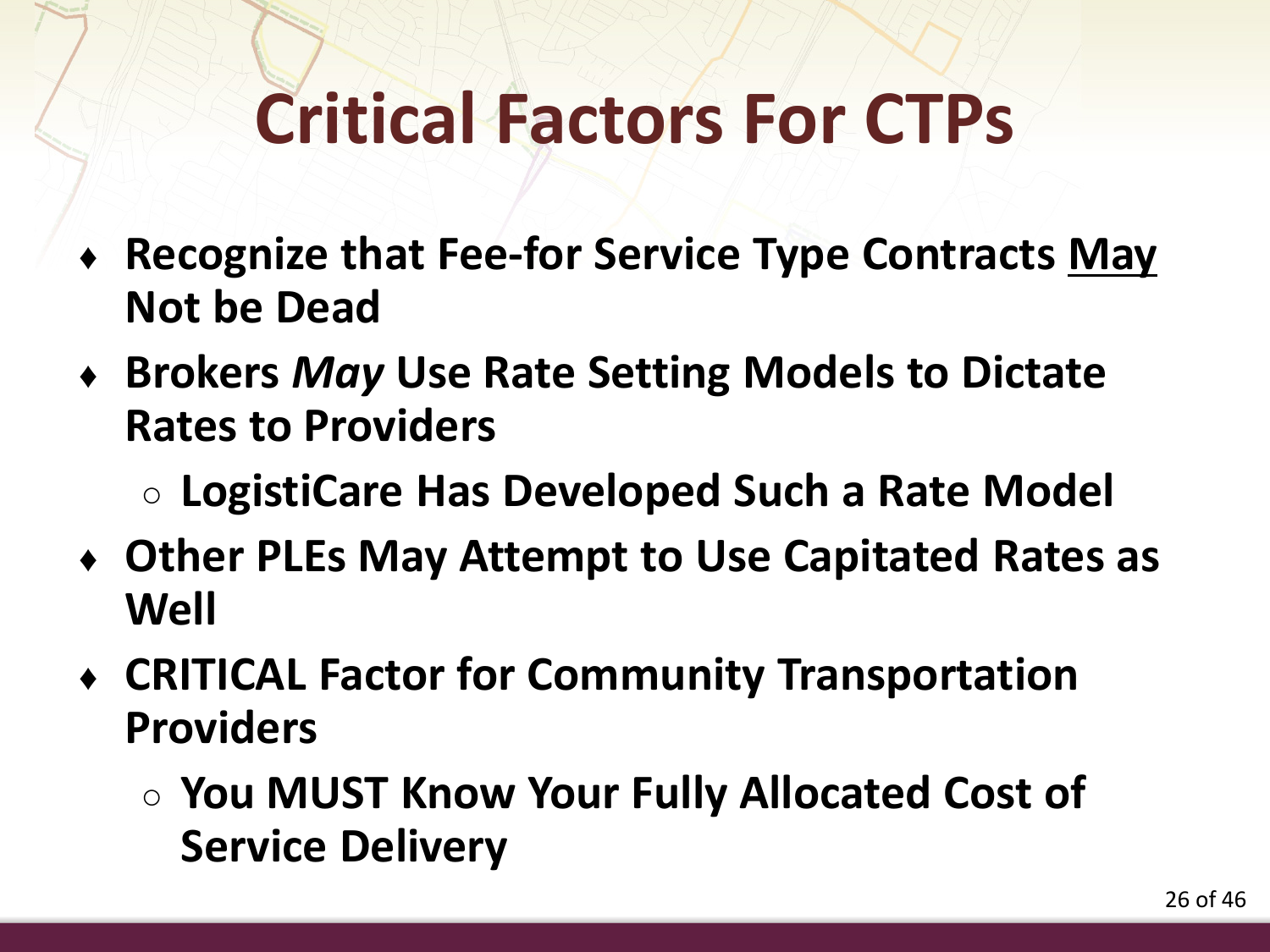- ♦ **Know the Marketplace**
	- **What Other Medical Service Providers Are in Your Region?**
	- **This Will Impact Your Bargaining Leverage**
- ♦ **There are No Requirements or Incentives in the RFP to Coordinate or Respect the Existing Coordinated Services Network in NC**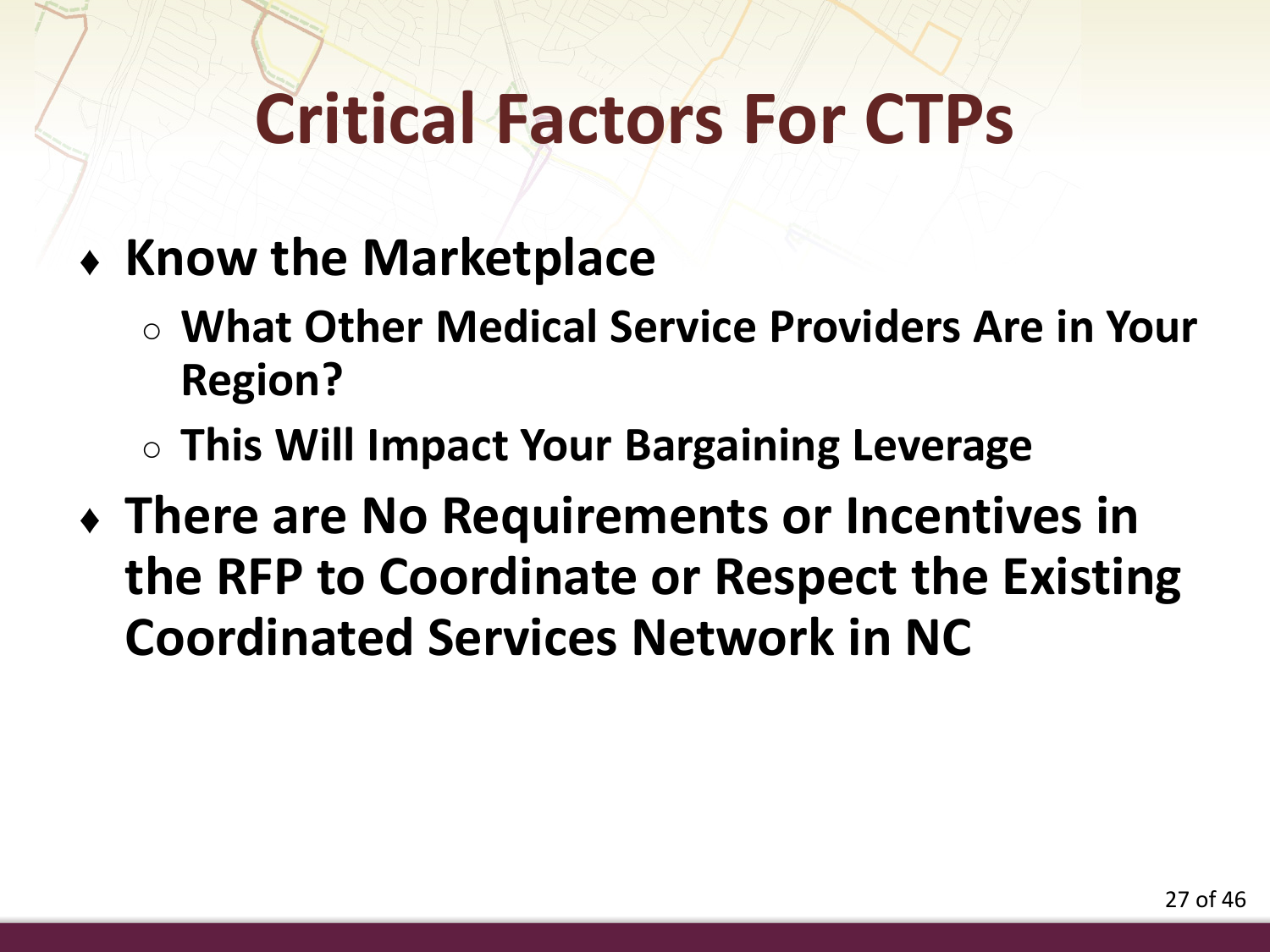#### ♦ **It is All About Price**

- **This Experience Will Differ Substantially from Previous Experience Dealing with the County DSS**
	- **The CP Broker or PLE Will Not Care About Your Organization's Status, NCDOT Coordination Goals, Executive Orders/History of Coordinated Service Delivery**
- **You Cannot Set Price Without Knowing Your Cost**
	- **If Your Agency Has Not Been Using the Cost Allocation Model, You Need To**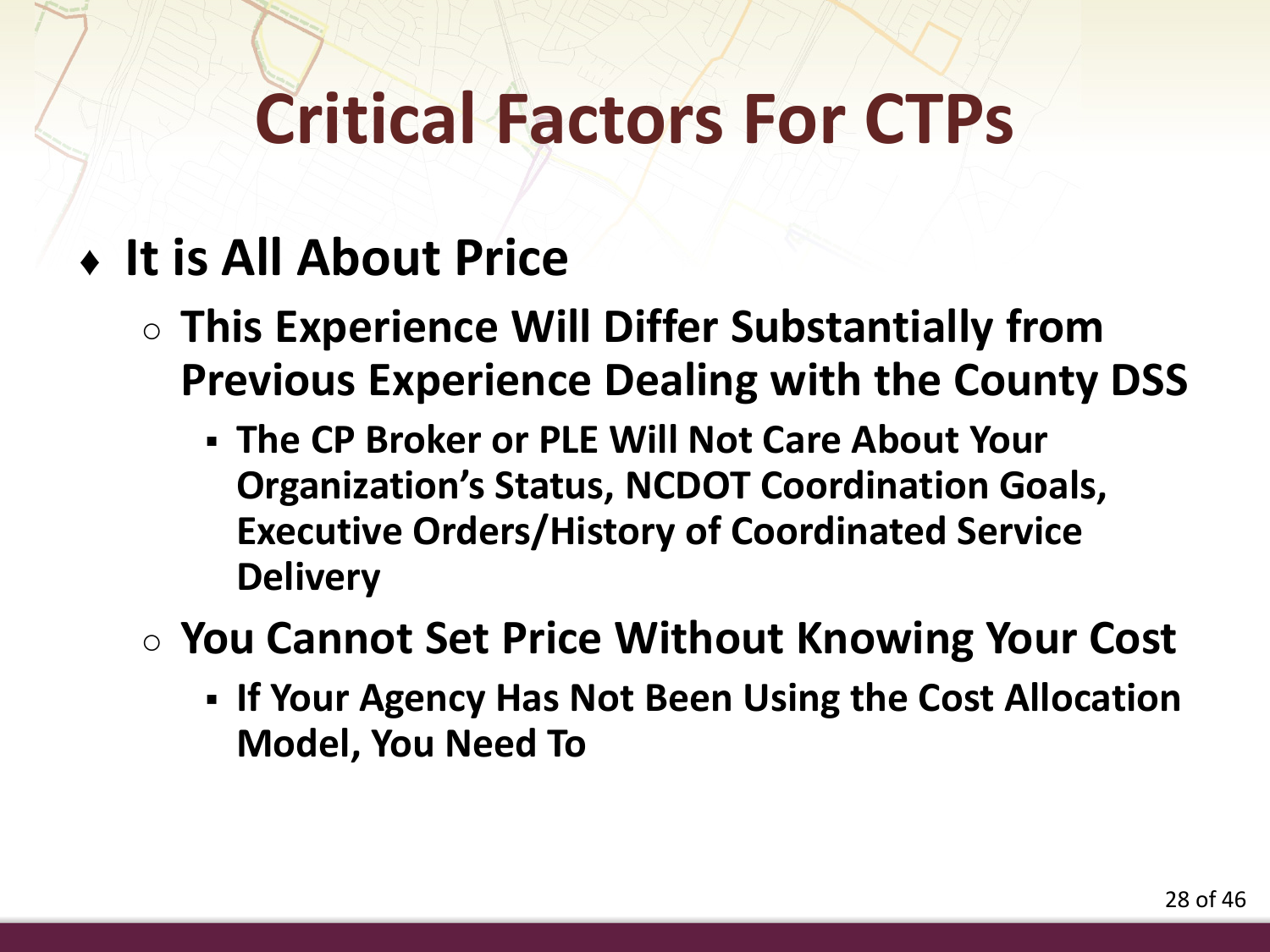- ♦ **Cost Does Not Translate to Price With Medicaid**
	- **Critical Factors**
		- **Medicaid Only Wants to Pay for Revenue Passenger-Miles**
		- **Medicaid Will Not Pay for No-Shows**
		- **Errors in Medicaid Billings/Processing**
			- **Some Trips Delivered Won't Get Paid Due to Errors By Other Than the Community Transportation Program**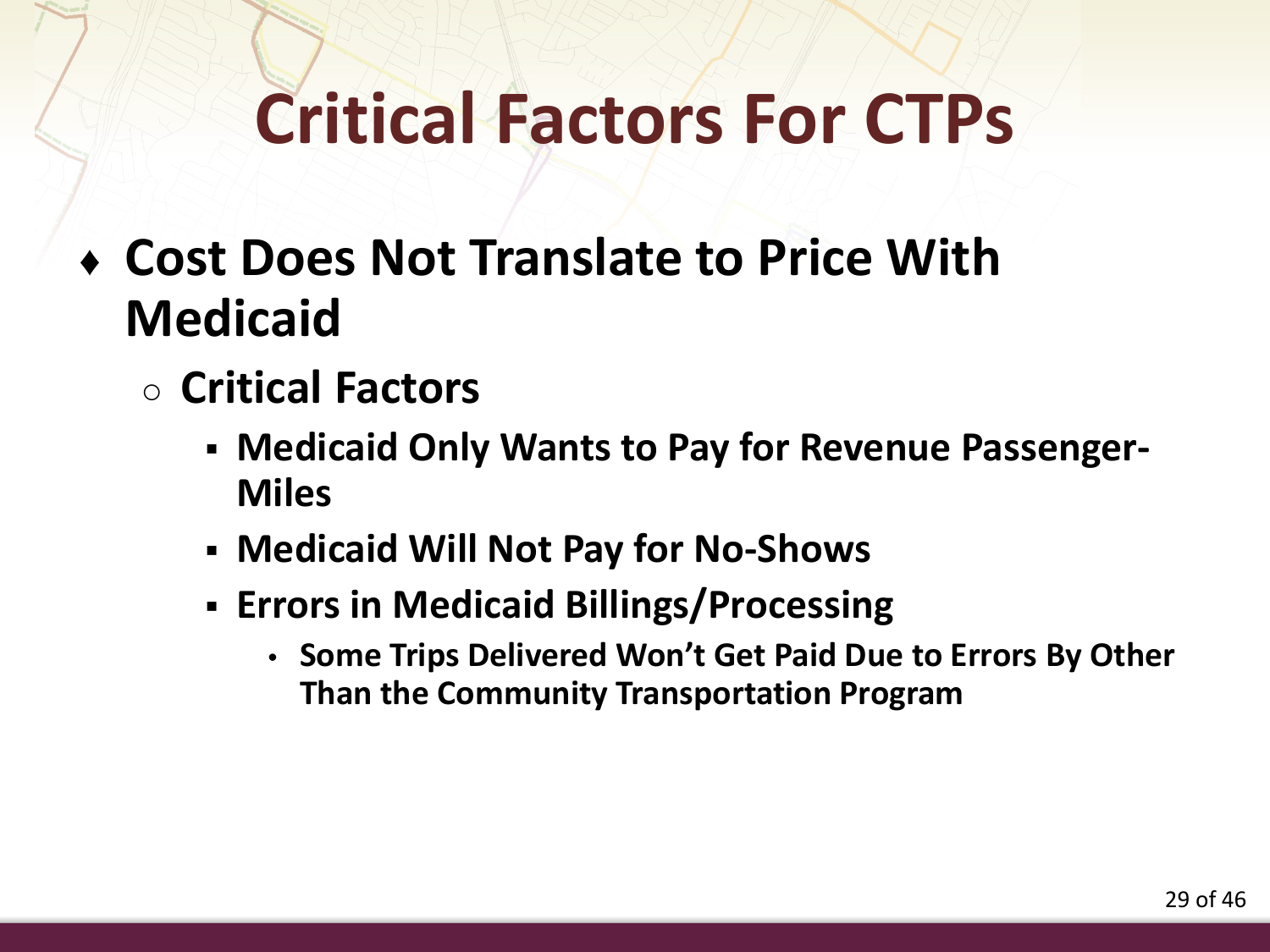#### ♦ **Pricing Options**

- **Price Should be Developed on Your Costs Per Revenue Passenger Mile**
	- **Ability to Shift Billing Units**
- **Requires Some Automated Scheduling Software That Can Track Passenger Revenue-Miles**
- **Thus, a Critical Step is to Compute Fully Allocated Costs**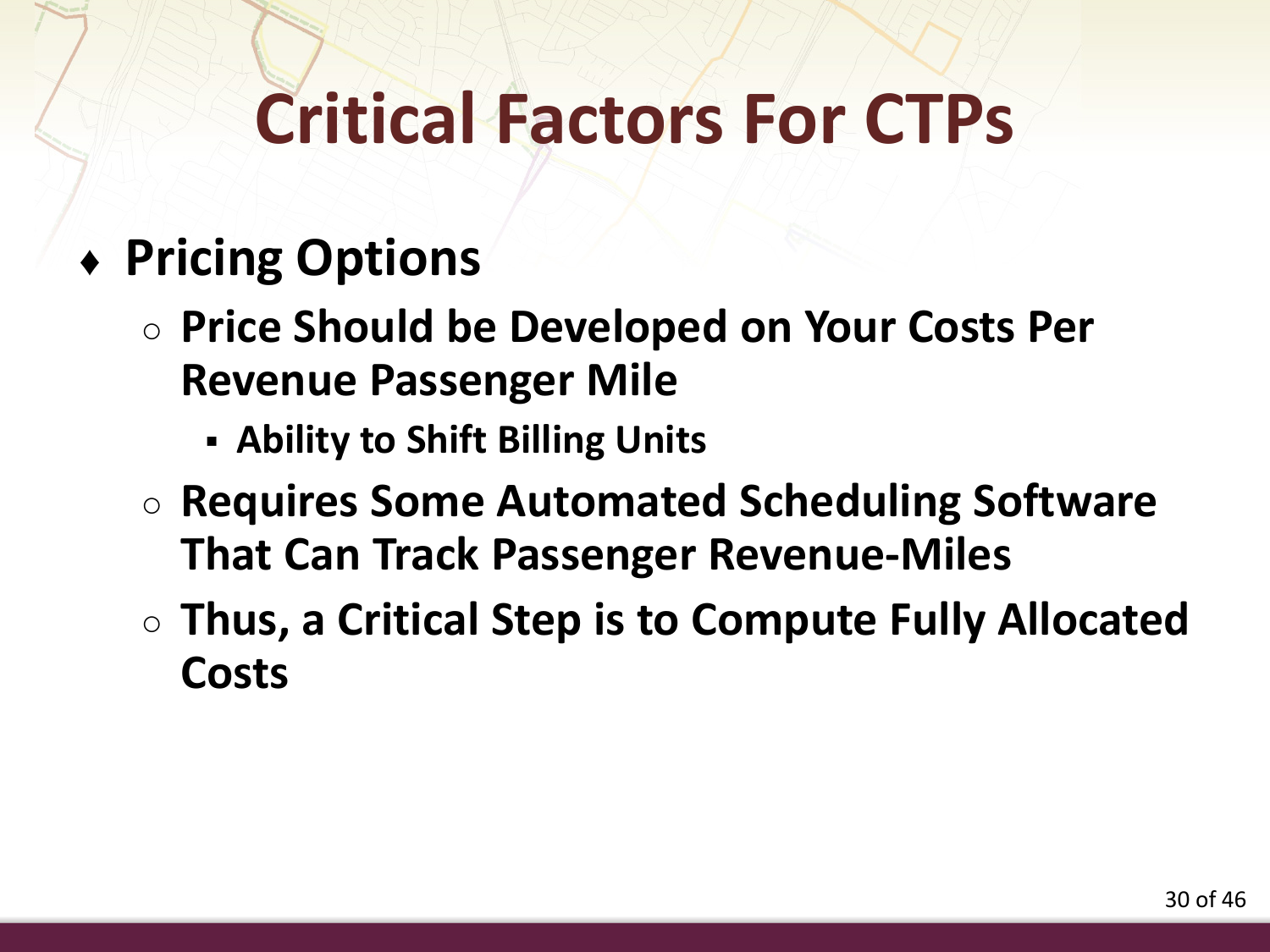#### ♦ **Pricing Options**

- **You Must Know Your Medicaid No-Show Rates**
- **There Is Known Data on No-Show Rates in the Transit Literature, But Not By Program**
- **Use Your Scheduling Software, if an Existing NEMT Provider, to Compute No-Show Rates Specific to Medicaid**
- **CTPs Must Incorporate the Lost Revenues From No-Shows Into their NEMT Cost Profiles or Will Lose Money on NEMT Service Delivery**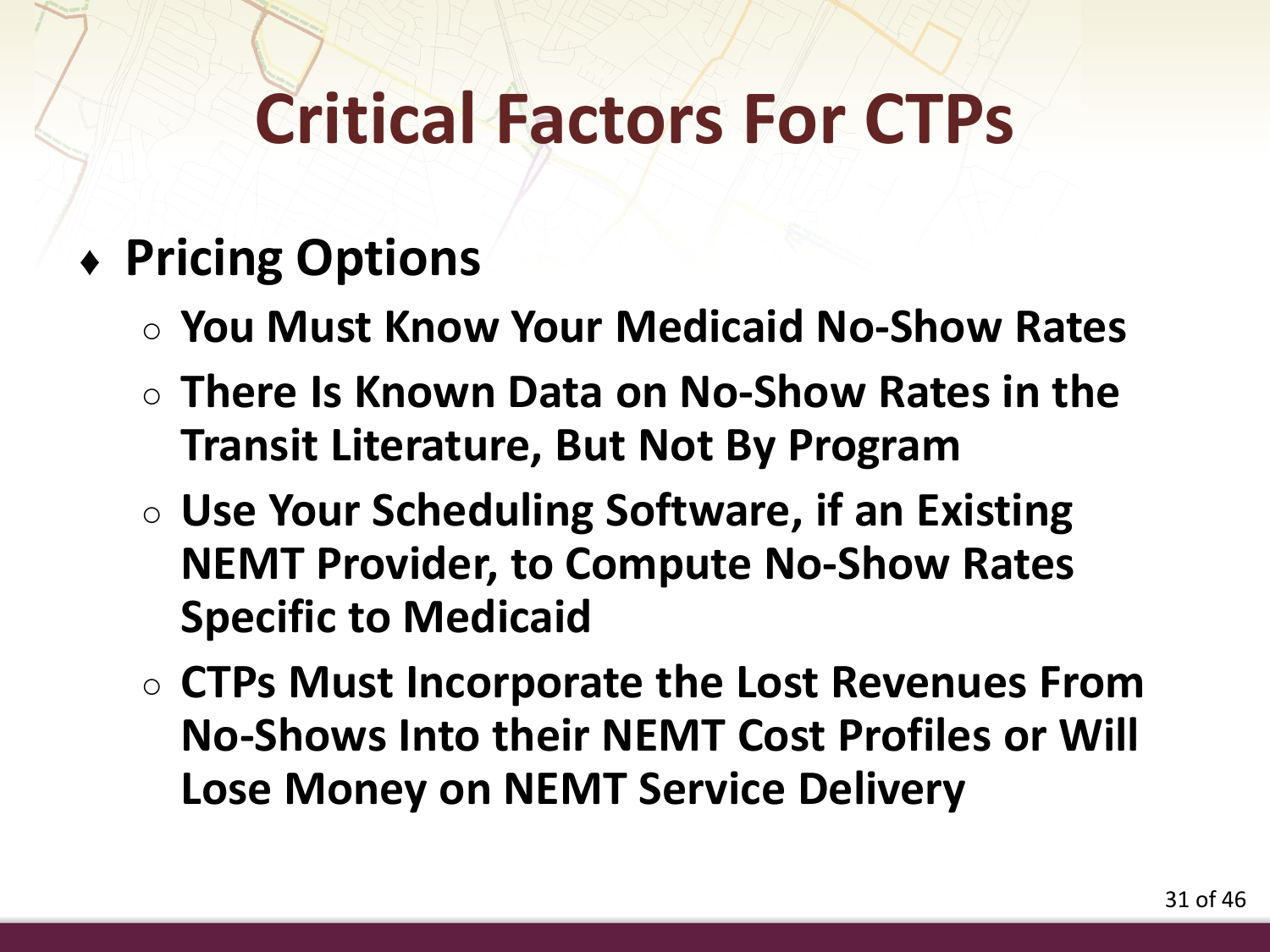#### ♦ **Pricing Options**

- **Claims Not Paid Due to Processing Errors**
- **Must Recognize They Occur**
- **Managed Care Interjects Additional Layers Into the Trip Authorization Process**
- **What is the Community Transportation Program's Current Claims History?**
- **Like No-Shows, These Trips Need to be Incorporated into Your Pricing Model**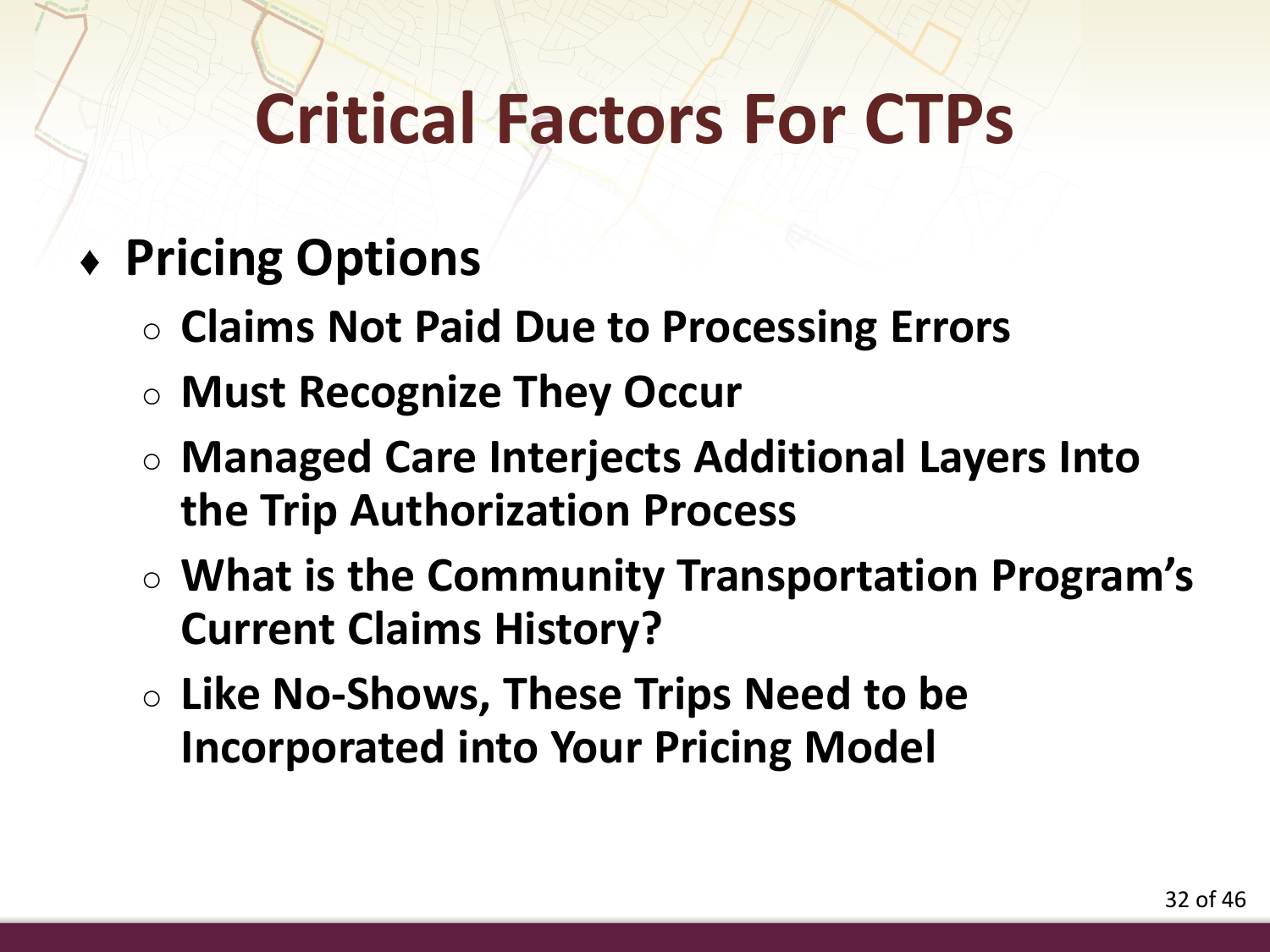

**Section 4**

### **CONTRACT NEGOTIATION**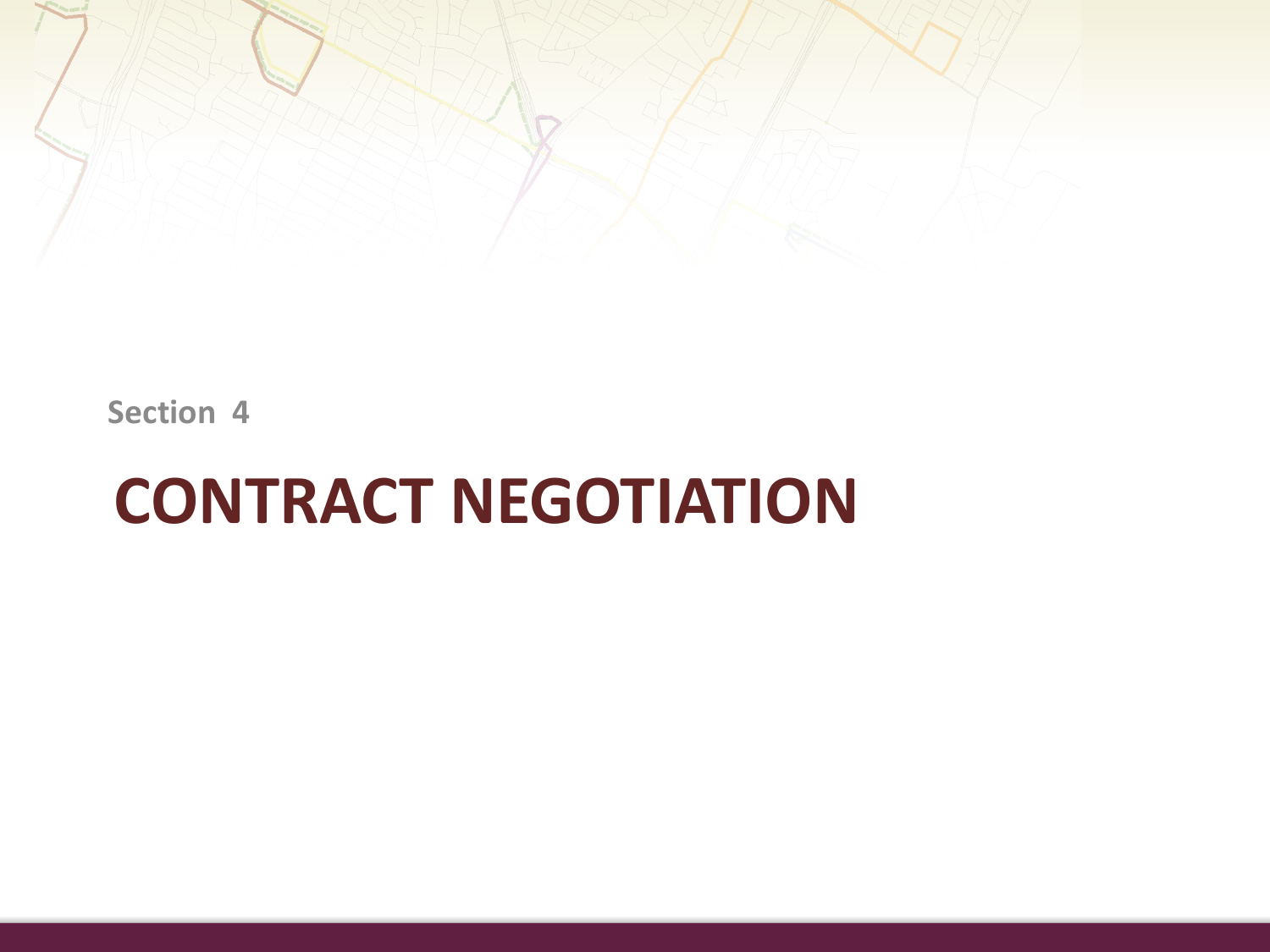- ♦ **Typically, Procurement Schedules are Not Conducive to Lengthy Transit Provider Network Development**
	- **This is an Inherent Advantage that Will be Enjoyed (But Only Temporarily) by Community Transportation Providers**
- ♦ **Understand that the Folks on the Other Side of the Table are Only Concerned with Price and Performance**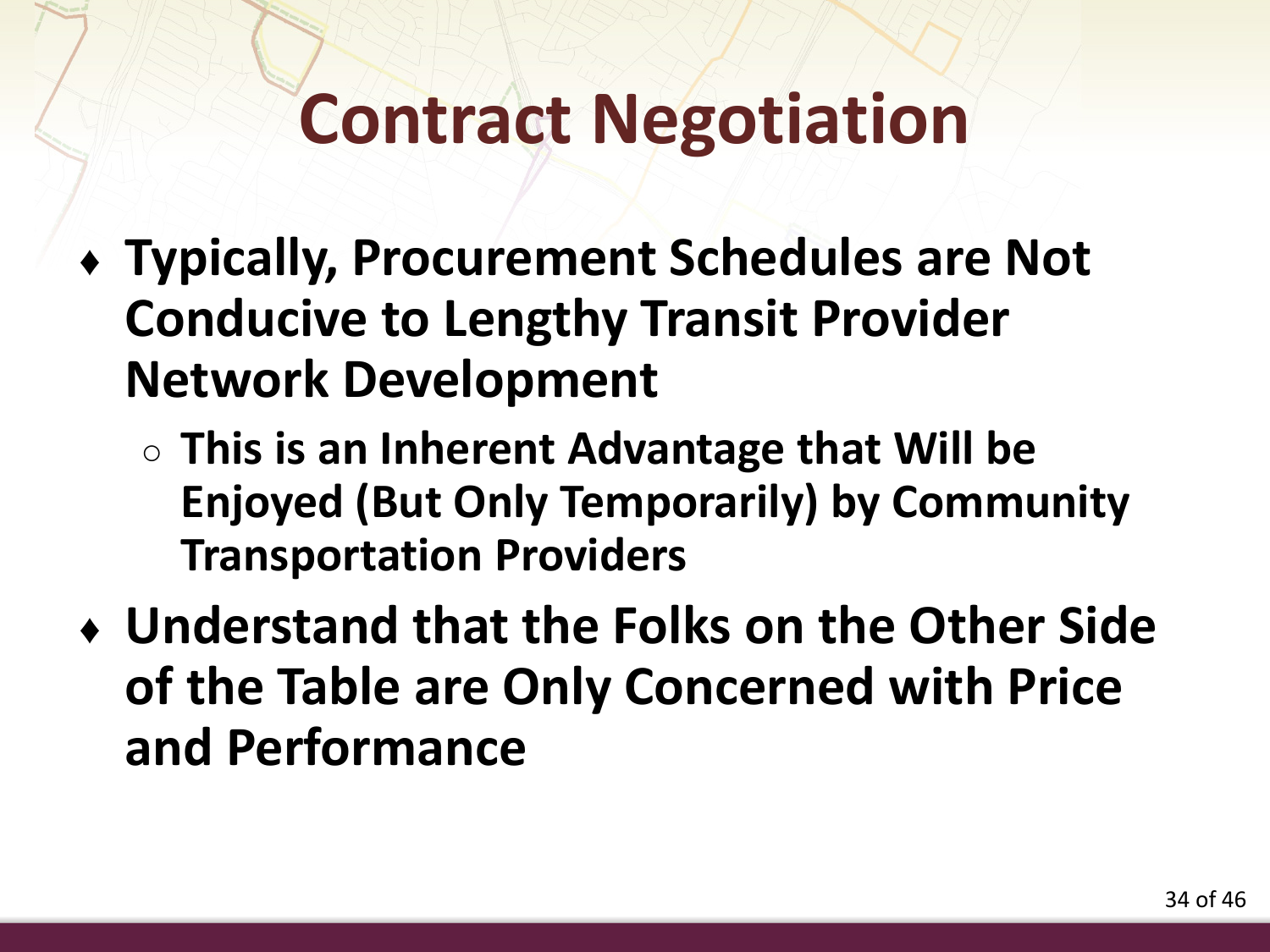- ♦ **Most CP Brokers and PLEs Will Negotiate Rates**
- ♦ **Some Will Attempt to Dictate a Rate – Like It or Leave It**
	- **The Transit Program Will Need to Understand if the Rate is Applied Per Trip or Whether There Will be Shared Ride Rates**
		- **Lower Payments are Made for 2nd, 3rd, etc., Trips Traveling from Same Origin and Destination**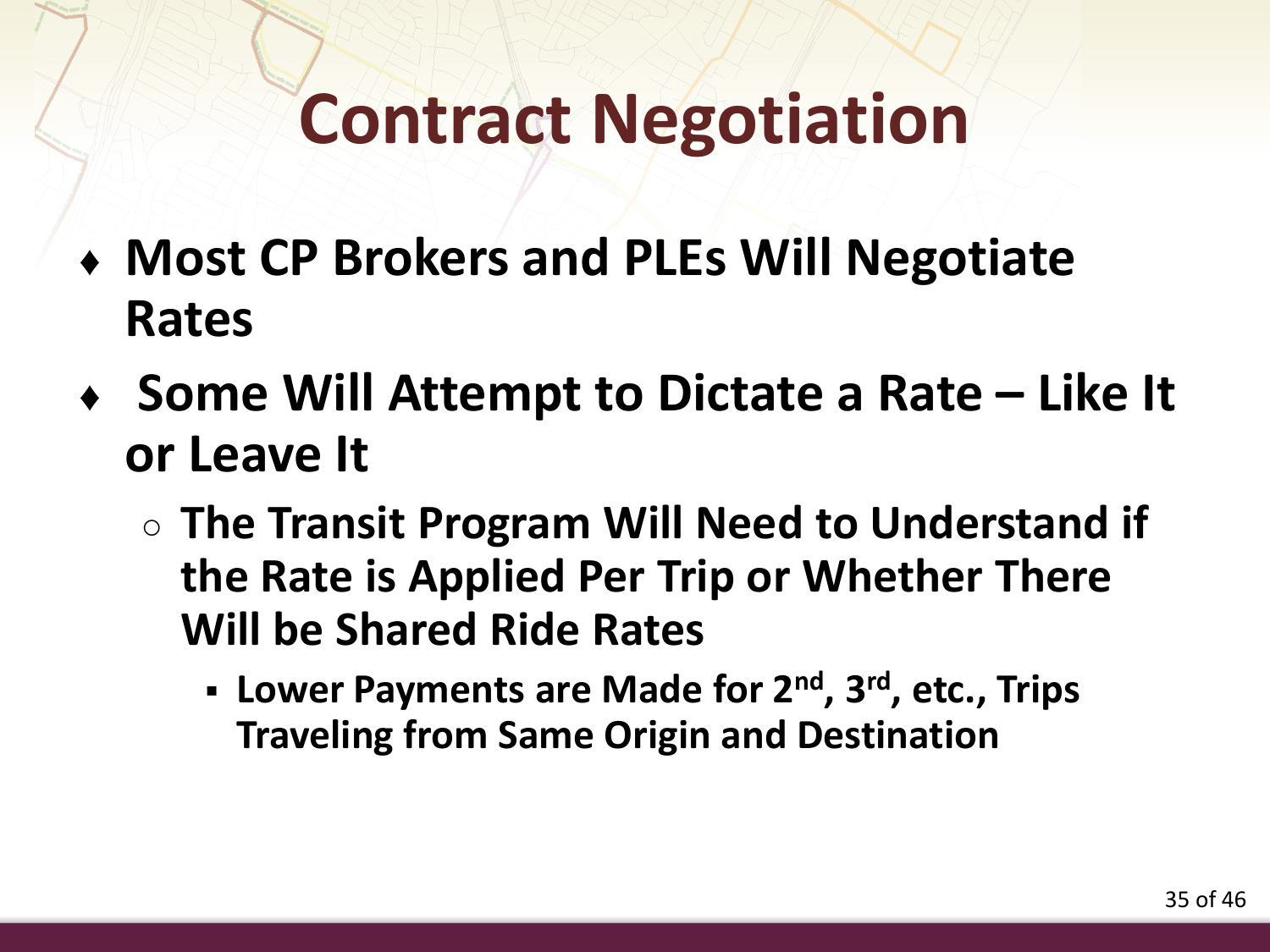- ♦ **In Situations Where a CP's Broker Dictates a Rate, the CTP Must Evaluate in Terms of Profit/Loss – Based on the Prerequisite Analysis (See Last Section)**
- ♦ **This May Require the Provider to Conduct a Breakeven Analysis on a Trip-by-Trip Basis**
	- **Assess Revenue Earned vs. Cost of Trip**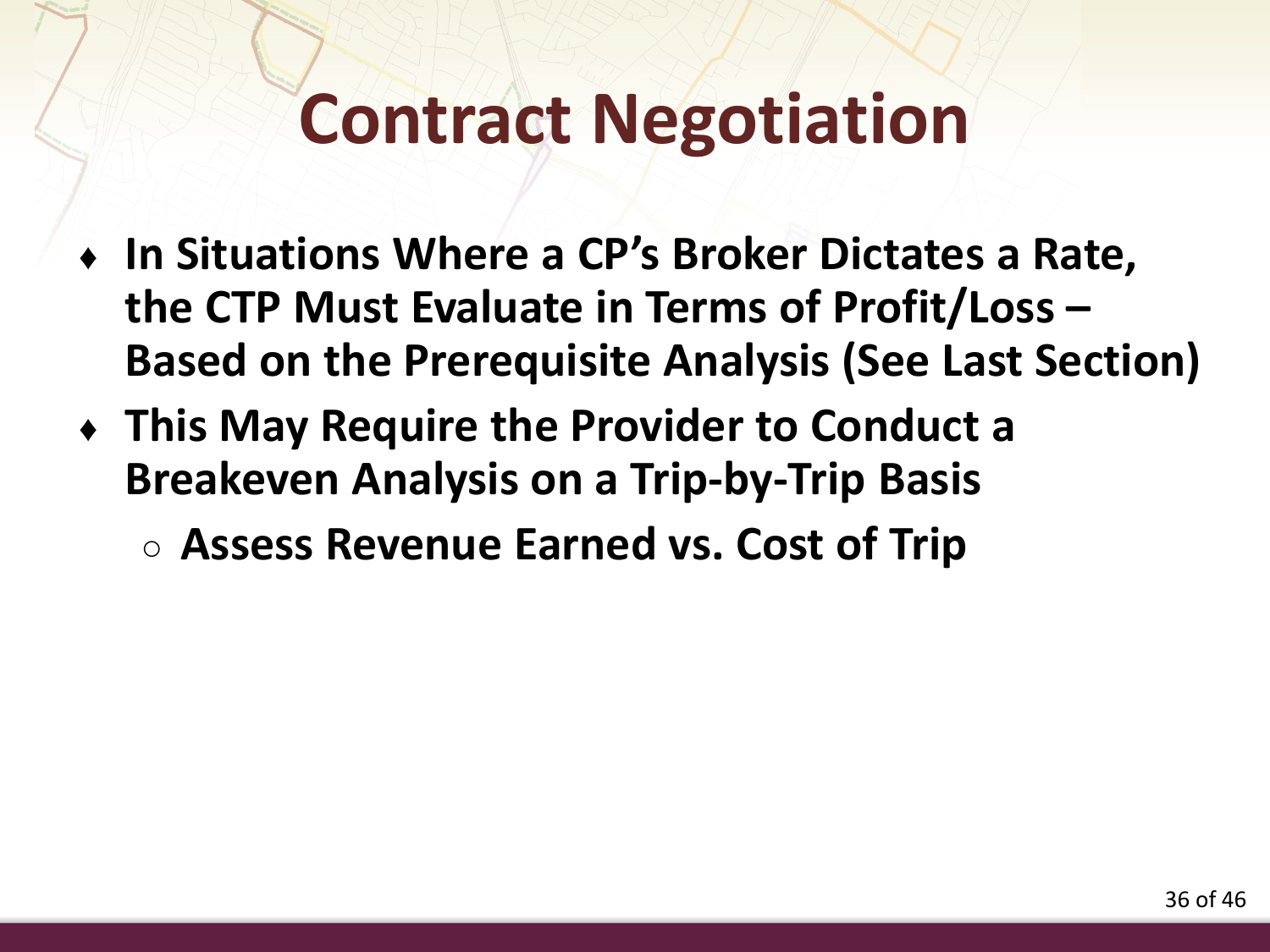- **Be Aware, Cost is Only First Element of Negotiation**
- ♦ **Contract Terms Can Undermine a Successful Rate Negotiation**
- ♦ **Type Types of Contract Clauses That Cause Concern** ○ **Performance Standards**
	- **Penalties**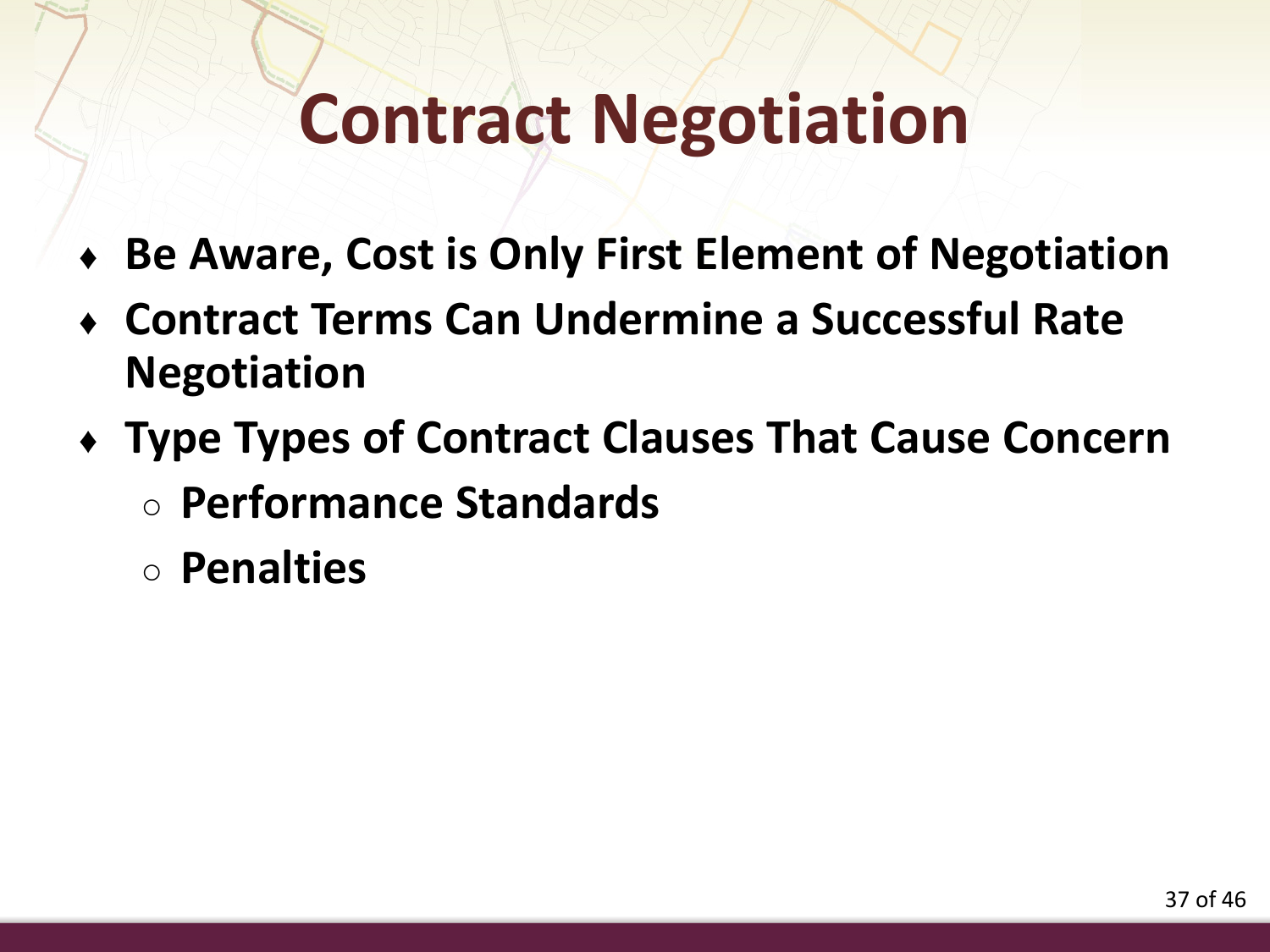- **Be Aware, Cost is Only First Element of Negotiation**
- ♦ **Contract Terms Can Undermine a Successful Rate Negotiation**
- ♦ **Type Types of Contract Clauses That Cause Concern** ○ **Performance Standards**
	- **Penalties**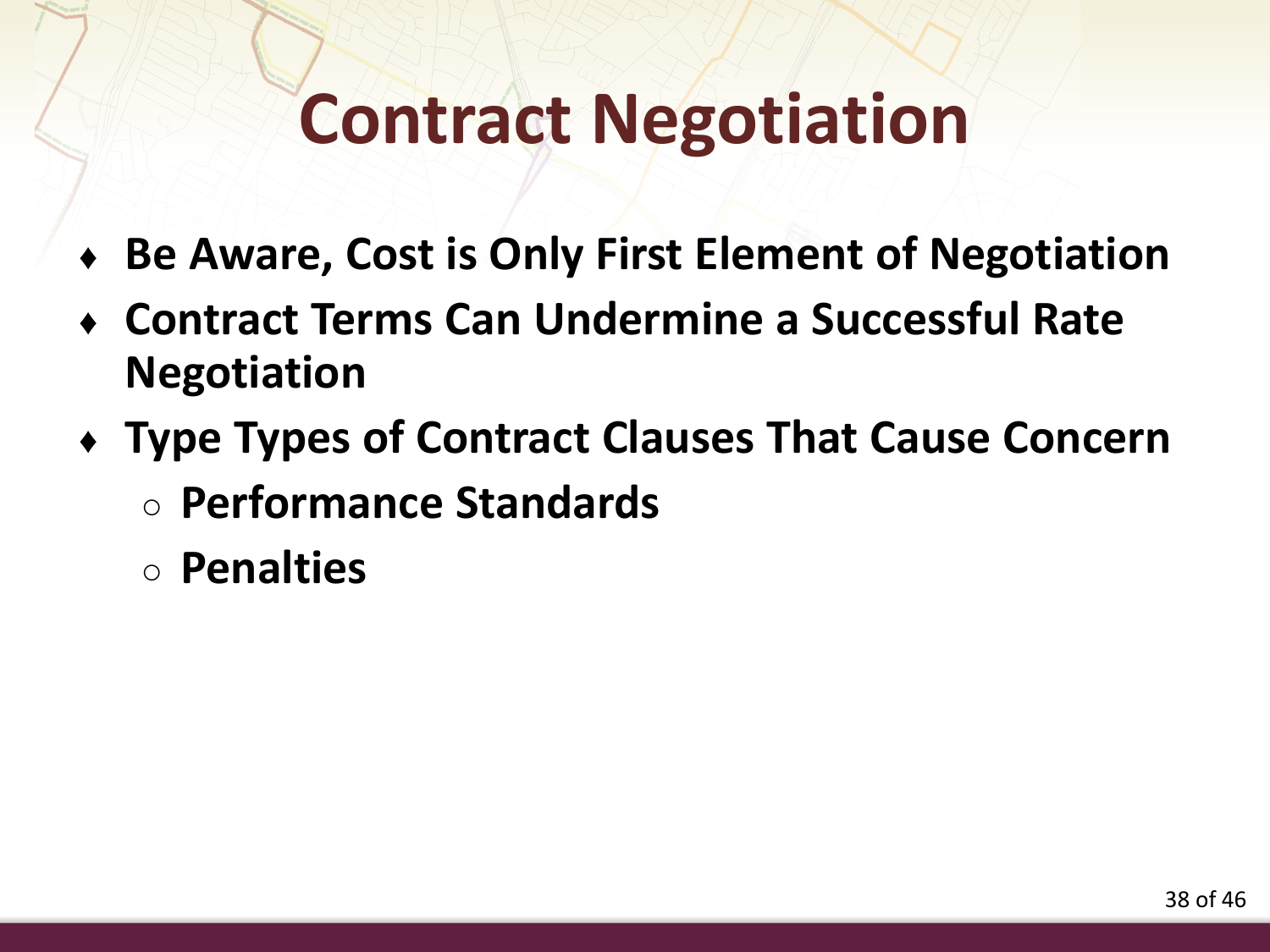#### ♦ **Penalties**

- **Previous Slide Discussed Penalties in the RFP**
- **Primarily Directed at CP/PLEs**
	- **But, These Provisions Will Flow-Down Into Provider Contracts**
	- **Also, Likely that Other Penalties Will be Added**
- **Experience Suggests Amounts are HIGHLY Punitive and Not Based Actual Damages Incurred**
- **Penalties are NOT Eligible Costs Under the Section 5311 Program**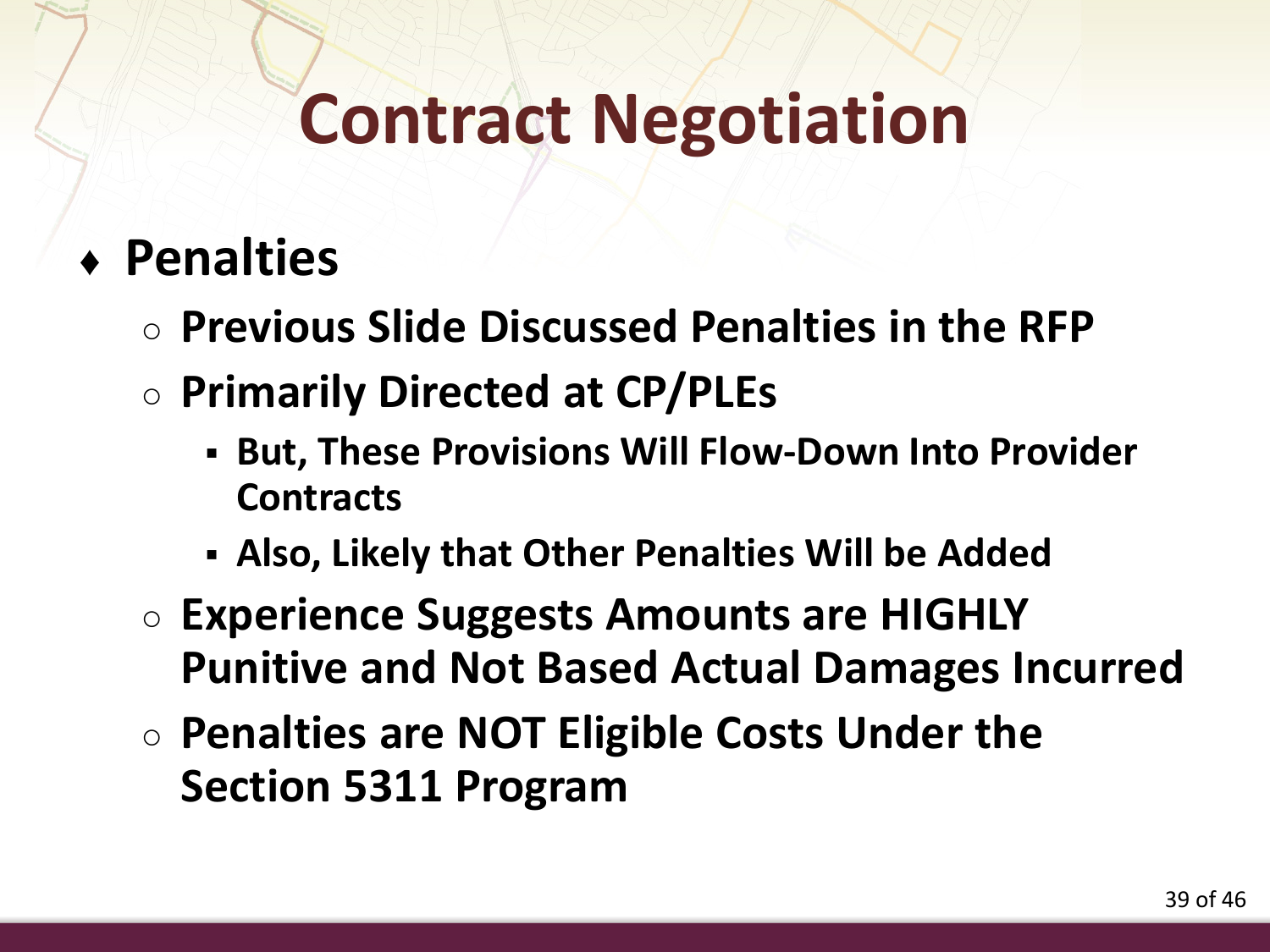#### ♦ **Penalties**

- **Penalties Rarely Effective Means of Improving Contractor Performance**
	- **Better: Good System Allows BOTH Incentives and Penalties**
- **Negotiation Goal – If Not Stipulated by State, All Penalties and/or Amounts Negotiable**
	- **Absolute Penalties (e.g., No Recourse) Should Only be Assessed on Major, Extremely Egregious Actions on the Part of the Provider, NOT Minor Performance Issues**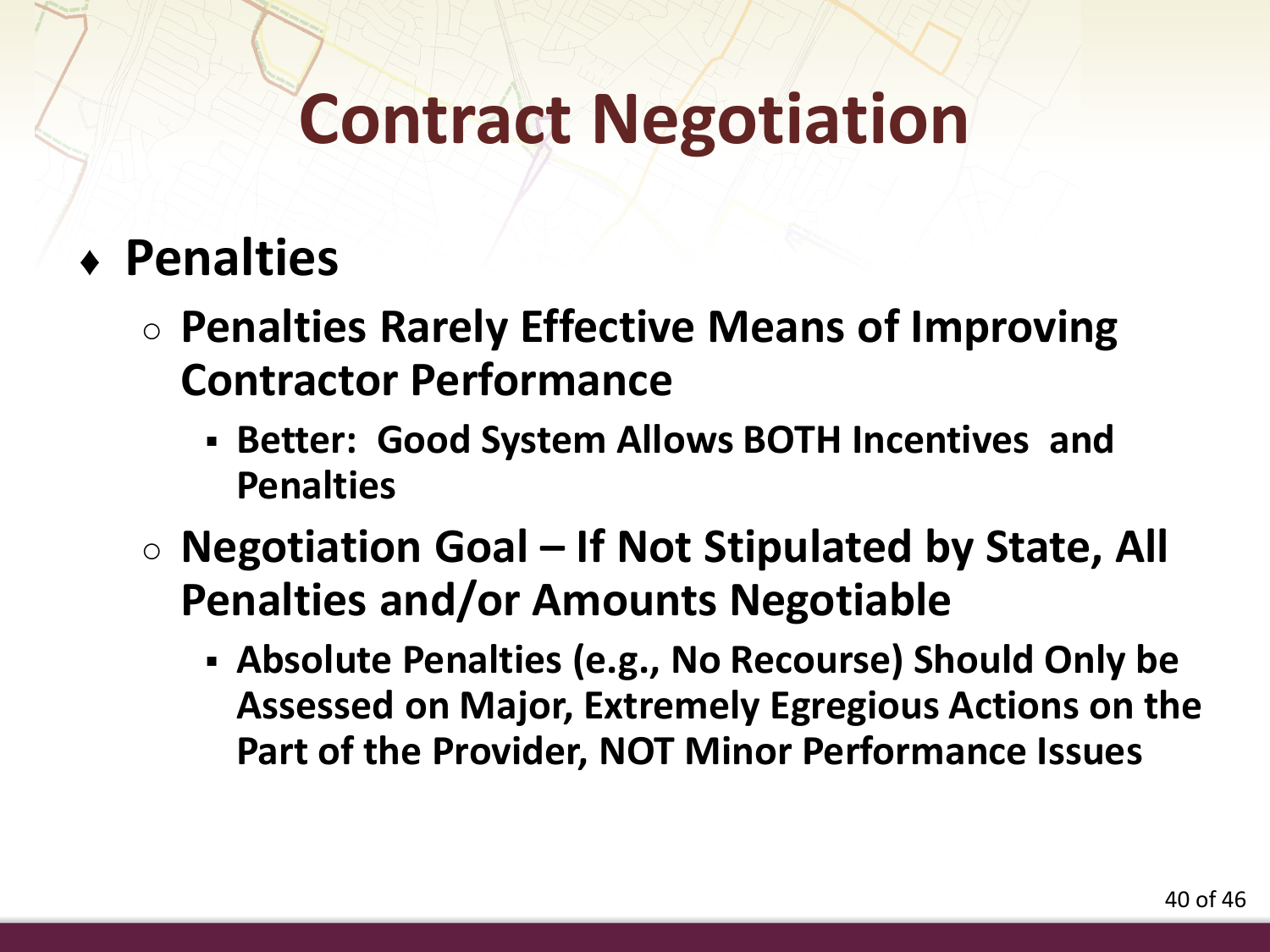#### ♦ **Performance Standards**

- **If Proposed, Be Leary of Performance Standards Require 100% Accomplishment** 
	- **Transit Involves Events Outside Your Control**
- **Always Include Clause That Excuses Transit Provider for Events Beyond its Control**
	- **Accidents, Road Closures/Detours, Acts of God, Etc.**
- **Performance Metrics Should be Based on % of Actions Performed Within an Agreed Standard**
	- **Example**
		- **95% of All Trips Picked-Up 0 – 10 Minutes of Promised Time**
		- **99% of All Trips Picked-Up 0 – 20 Minutes of Promised Time**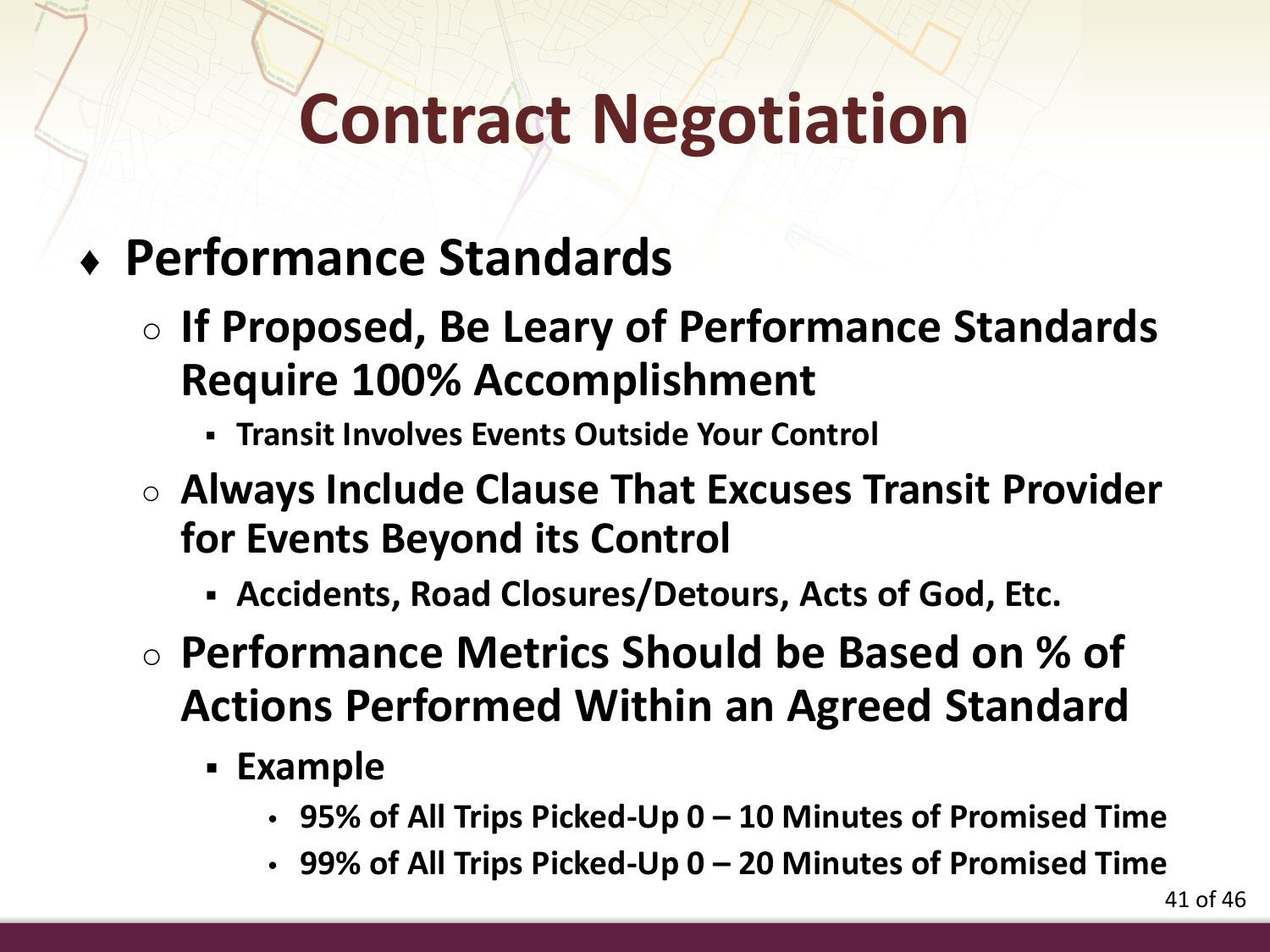#### ♦ **Trip Acceptance**

- **There is No Rule that a Provider Must Accept 100% of Assigned Trips by a Broker or PLE**
- **Conditions for Refusing Trips Should be Addressed**
- ♦ **And, as a Last Resort – Don't Be Afraid to Walk Away**
	- **Better Option to Contract Your Program Than to Lose Money**
	- **Distinct Possibility CTP Program Metrics Could Improve Without NEMT**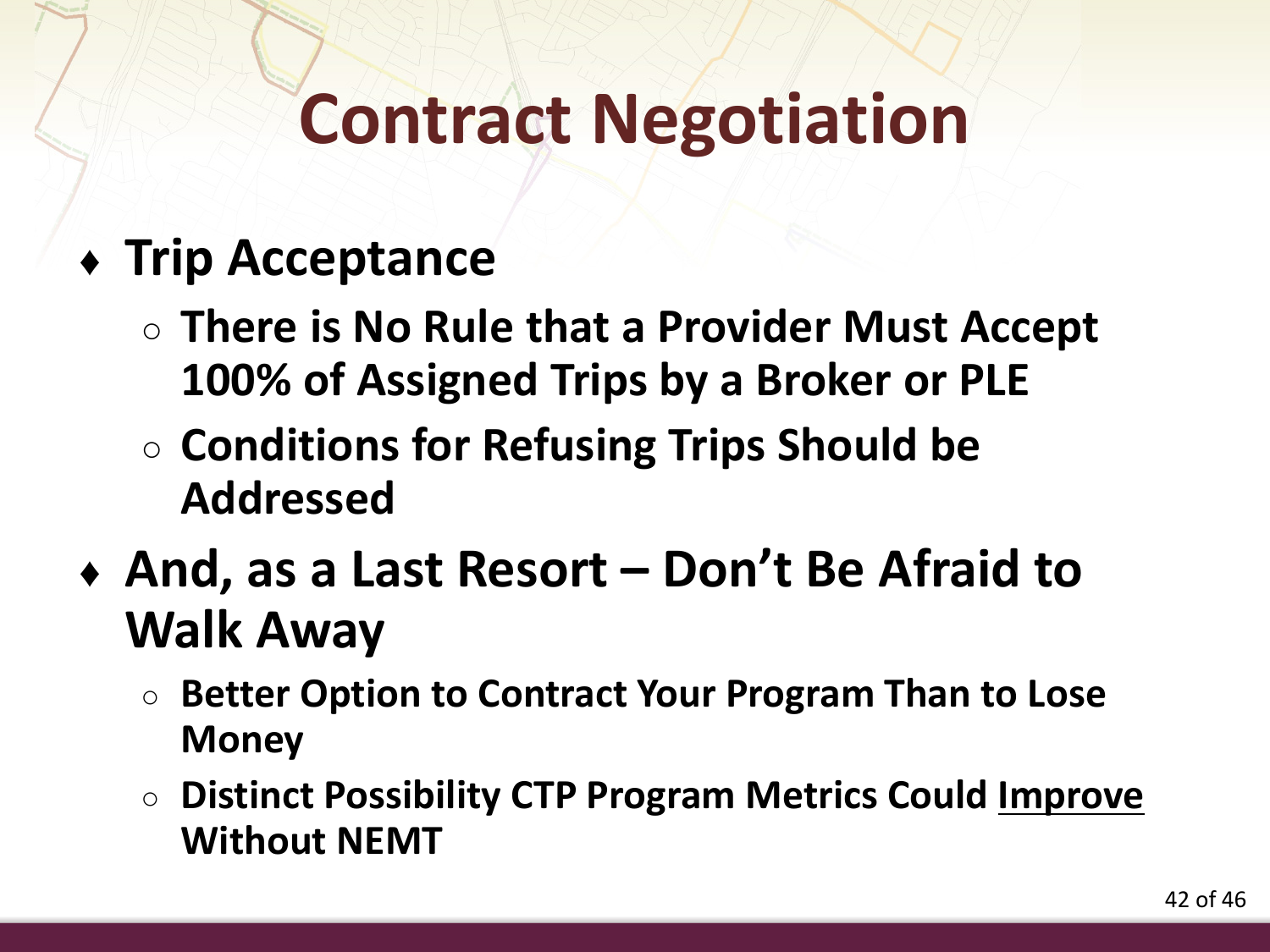- ♦ **Contract Clauses**
	- **Review the Contract Instrument Carefully!**
	- **Beware of Any Clause that are a Restraint of Trade**
		- **Non-Compete Clauses**
			- **These are Attempts to Hinder Competition Among Brokers**
			- **Such Actions are Counter to FTA's Overarching Principles in Procurement (Maximum Open Competition)**
		- **Exclusivity Clauses**
			- **Given the Structure of the RFP – With as Many as 6 PHPs in Some Regions, Working Only for a Single Broker Will Not be in the Best Business Interests of the Community Transit Program**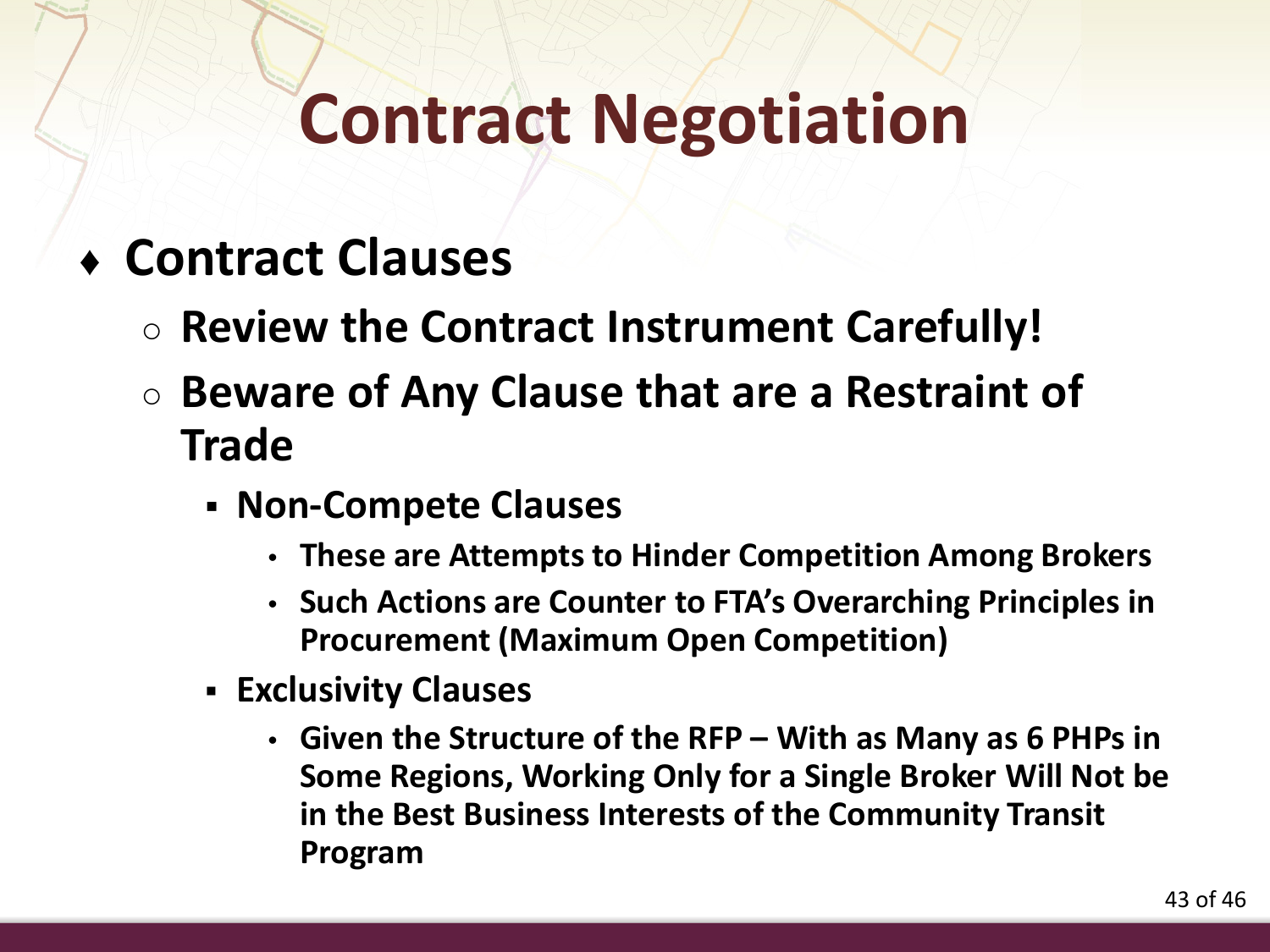#### ♦ **Contract Clauses**

- **Clauses that Suggest or Require That Medicaid Trips Should be Given Scheduling Piority**
- **Clauses that Inadvertently Violate FTA Standards**
	- **Providing Service in Exclusive Ride Mode (Not Meeting the Definition of "Eligible Public Transportation")**
	- **Providing U.S. DOT Drug and Alcohol Test Results to Medicaid Officials (Not Permitted)**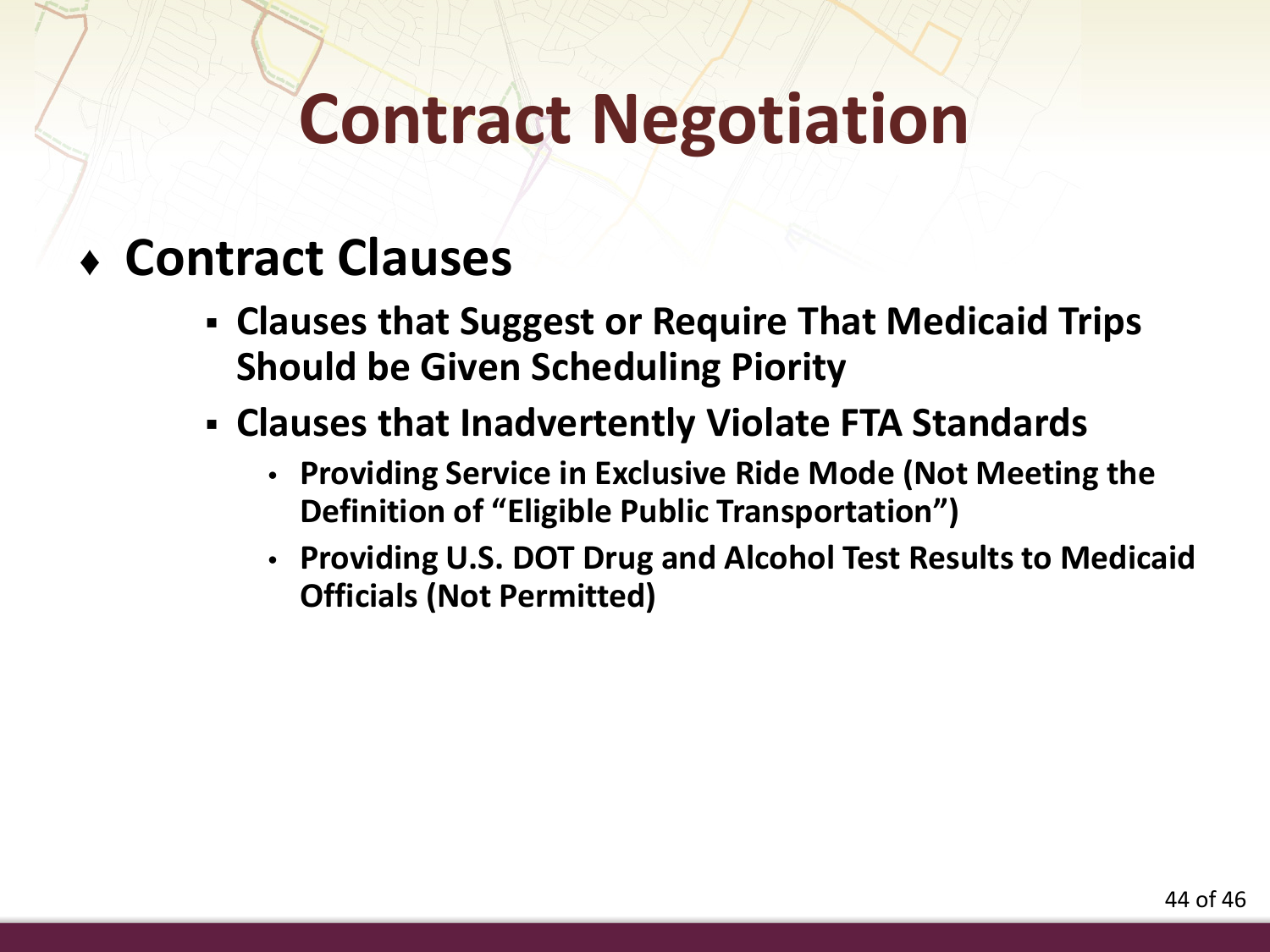### **Questions and Answers**

♦ **Audience Submitted Questions Through Chat Window**